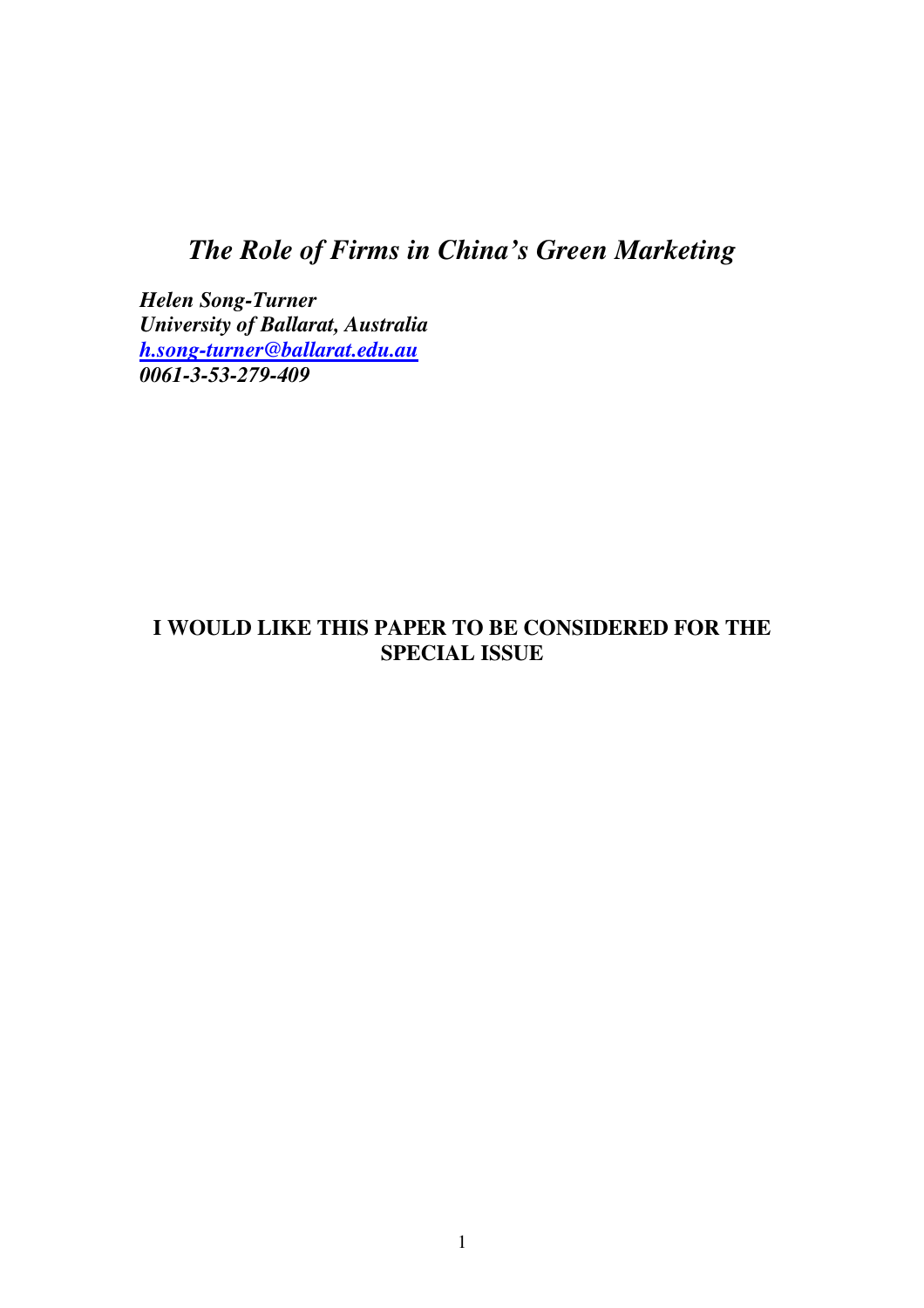## **The Role of Firms in China's Green Marketing**

#### **Abstract:**

In recent years, the Chinese Government has paid increasingly close attention to the issue of environmental management and one of the subsets of this issue is the concept of green marketing. Is it possible for Chinese companies to start to make use of green marketing concepts, principles and practices to produce a range of products and services, which can embody the concept of green marketing, within a rubric and context of sustained economic development and fast growth?

A review of academically based literature indicates that most of the published research on green marketing has been done in developed countries. Green marketing issues in developing countries, especially in emerging developing countries like China, are far less common than in developed countries. The role firms can and will increasingly be required to assist China to develop a cleaner environment is not to be underestimated. It is one of the key issues that will face China in the next ten years. Yet, a review of the literature indicates that research on firms' decisions and behaviour towards green marketing in China is seriously lacking.

Given that green marketing is arguably where economic development and environmental matters tend to interact and intersect within a market economy, the aim of this paper is to explore how Chinese firms deal with this complex and important issue. Opportunities and challenges for Chinese firms are analysed using an environmental marketing model developed from the literature. These challenges are set against the current economic crisis and in relation to China's specific political and socio-cultural dynamics.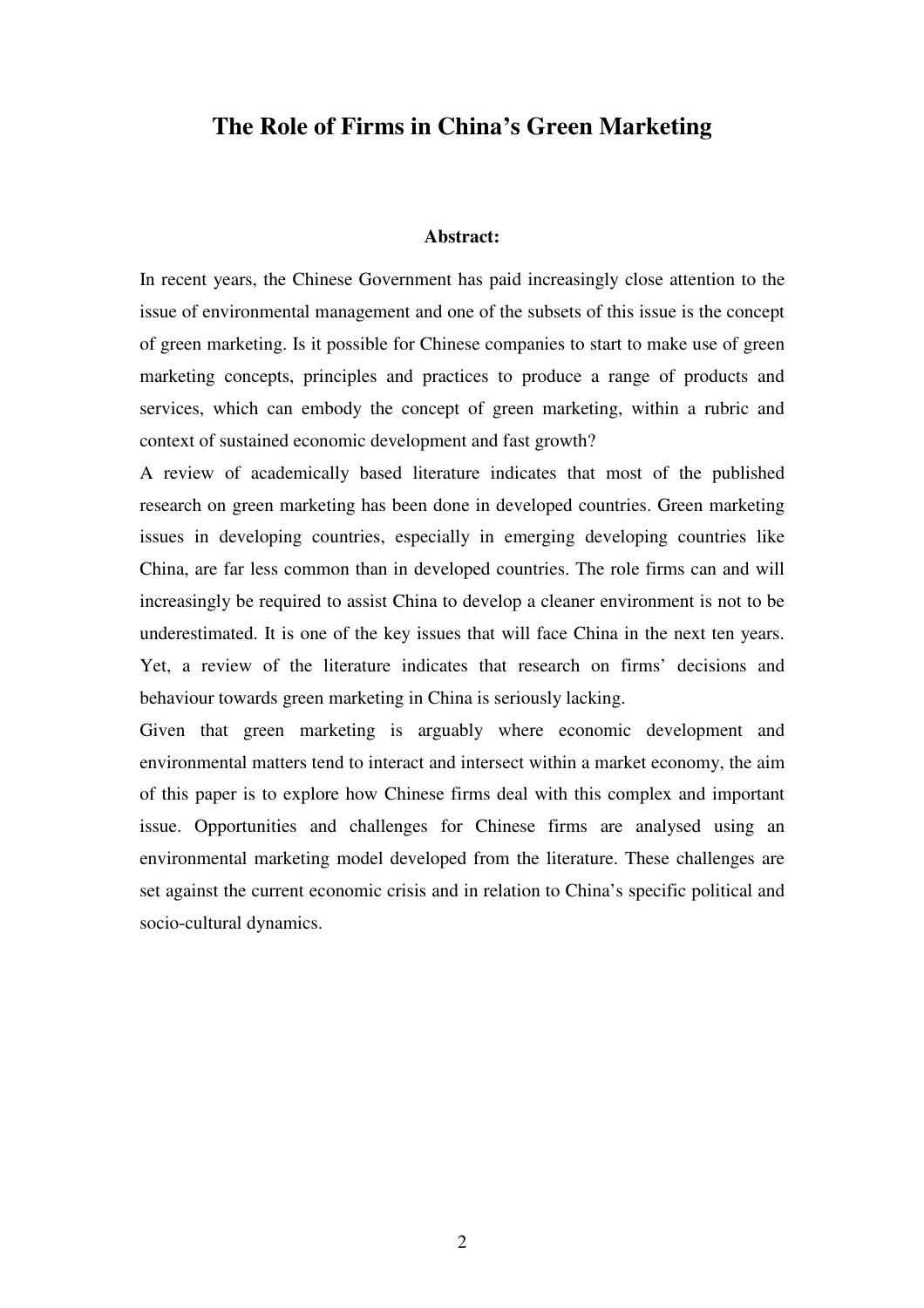## **1. Introduction**

China's rapid development in the past three decades has significantly improved hundreds of millions of people's living standard. This unprecedented pace and scale of industrial growth has also caused significant environmental risks for public and ecological health at the local, regional, and global levels (SEI and UNDP, 2002; World Bank, 2001). Chinese firms in general have a vested interest in encouraging consumers to buy more goods and services, and thus indirectly responsible for the rampant consumerism in all the places around the world associated with Chinese made products and services. As a direct consequence of Chinese production, natural capital (or the stock of the ecosystem) in China is being depleted at a rate that is bringing its economic consequences into sharp relief (Xie, 2001). Meanwhile, the economic 'miracle' of China has greatly increased consumption patterns in Chinese regions with the highest population densities. Although many industries have been able to modernize along the way, others-especially those dominated by state-owned enterprises-continue to operate with seriously outdated and polluting technologies to meet this demand (Vermeer, 1998; Liu, 2000). China's accession to the World Trade Organization (WTO) in 2001 has accelerated integration into the global economic system, making China increasingly susceptible to international rules, norms and practices in the economic, social and even environmental arenas (Shi & Zhang, 2006).

The issue of green marketing is a crucial one not just in an academic sense, but also within China and in regards to how the country can continue to develop its economic and social agenda. China's economic base, since 1978, has been centred on manufacturing (for domestic and particularly foreign markets). This has created real issues and tensions in regard to environmental performance given that manufacturing industry, as the major force in Chinese production, is the most polluting sector in China. The question that then arises is whether firms in China, and the government, can somehow strike an appropriate, viable and sustainable balance between economic growth, manufacturing and an export-driven orientation on the one hand, and environmental issues (including green marketing in its widest sense) on the other. This is an issue of considerable debate and concern in China.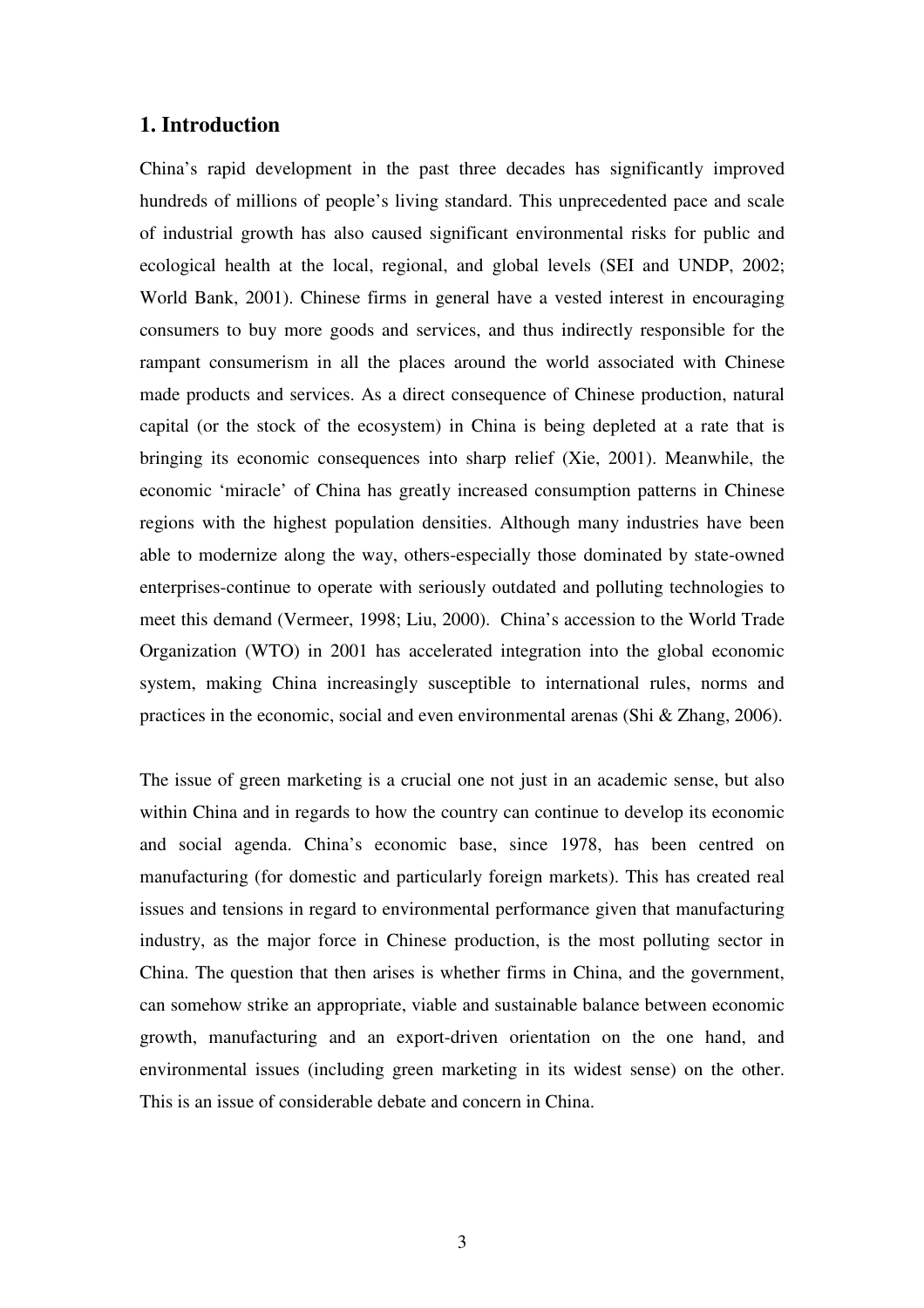Empirical evidence shows large variations in the environmental performance of firms in developing countries, even if those firms are subject to the same environmental regulations (Hettige, et al., 1996; Dasgupta, Hettige, & Wheeler, 2000). This evidence strongly suggests that regulation is not the main determinant of firm's environmental performance in developing countries.

Critics of China's environmental regulations claim that enforcement is arbitrary (Qu, 1991) because of the importance of personal ties between regulators and plant managers and other forms of favouritism. In addition, local regulators have considerable discretion in judging both compliance and appropriate penalties for noncompliance (Dasgupta, Hug, & Wheeller, 1997) and enforcement differs across provinces (Wang & wheeler, 1996). This suggests that China's regulatory systems for environmental protection do not work effectively. The role firms can and will increasingly be required to assist China to develop a cleaner environment is not to be underestimated. It is one of the key issues that will face China in the next ten years

Wong, Turner, and Stoneman (1996) define firms' role in influencing the extent and rate of consumer adoption of green products as: (i) supplier of green products in the market, (ii) executor of implementing green marketing activities, and (iii) educator of public consumer environmental awareness. Indeed, to some extent firms' green initiatives embody the sustainability of one nation's green economy.

The increasing interest of Chinese firms in environmental management and marketing is evident in the sharp increase of "green-based" ISO140001 certified companies in the country. China had 18,797 ISO14001 certified companies in the country compared to the 1999 figure of 81 (ISO World, 2007). Although Fryxell et al.(2004) suggest that ISO14001 as currently being implemented in mainland China may only have modestly useful role to move the Chinese economy toward more sustainable practices. Nevertheless, it is a positive sign that increasing number of firms in China show interests in green marketing.

Green marketing is considered as one of the major trends in modern business (Kassaye, 2001; Pujari and Wright, 1996). Ottman (1993) finds that green marketing practices may help firms to gain more profits as well as increased market share, and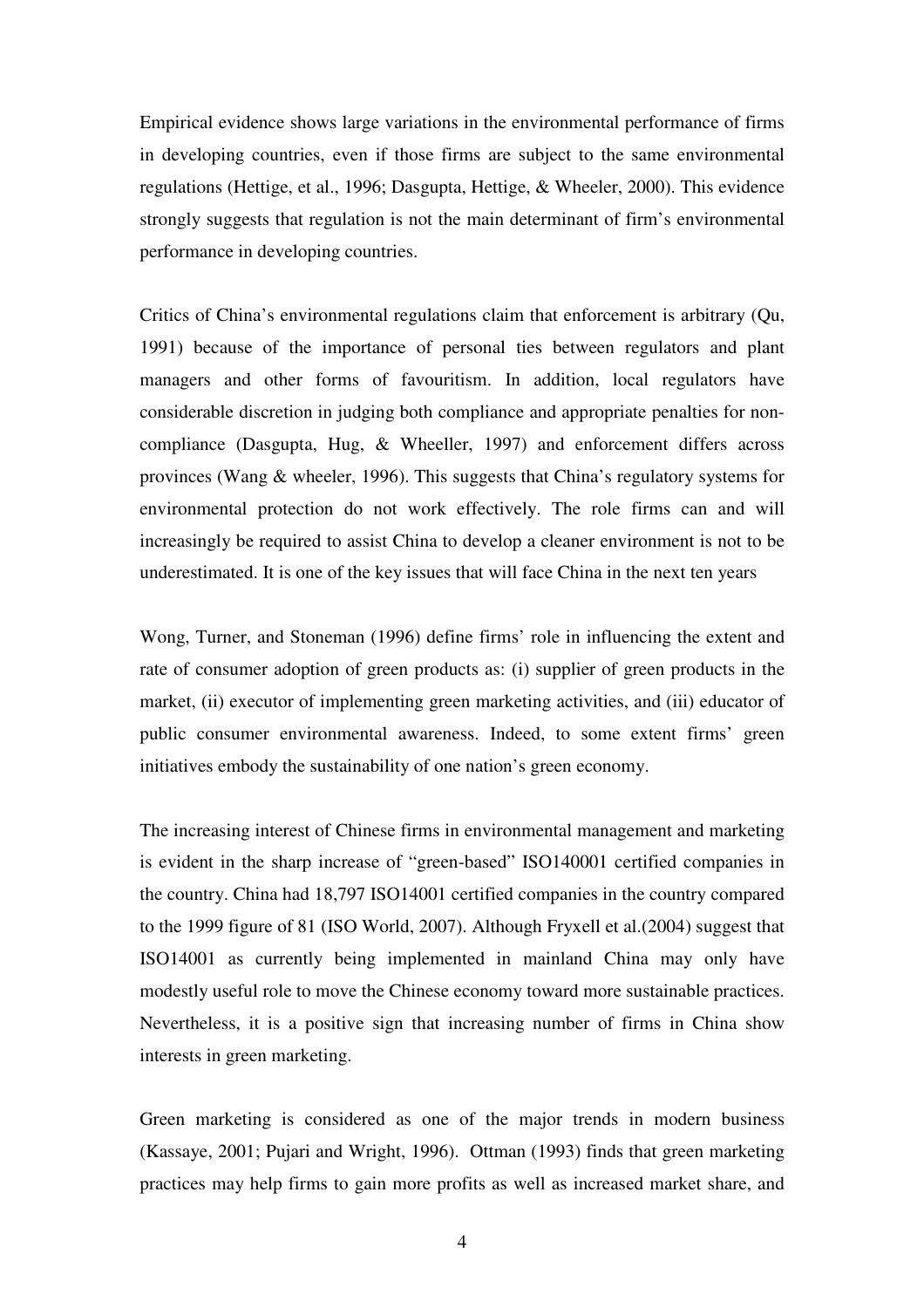offer personal rewards to people, such as integrating their values into the work place. Additional benefits of green marketing as suggested by (Kuhre, 1995) include environmental improvement, accurate information, reduction of trade barriers, standardization, fewer health and safety impacts, improved community and employee relations and so on.

The current state of research on green marketing as reviewed by Chamorro, Rubio, and Miranda (2007) indicates that most of the published research on green marketing has been done in developed countries. This is perhaps not surprising as green marketing as a concept is a relatively new dimension of marketing and business. Green marketing issue in developing countries, especially in emerging developing countries like China, are far less common than in developed countries (Chamorro et al., 2007).

In light of the above, this paper attempts to draw from the insights of existing literature and analyse the role of firms in China's green/environmental marketing. The purpose of this paper is to review and integrate literature on the role played by diverse characteristics of firms and their social and economic environment in proactive environmental strategies and practices to provide a preliminary scheme that defines the profile of potential firms that are environmental proactive in China. Then, proposing an environmental marketing model for its effective application in different business circumstances, with the ultimate goal of identifying areas and directions for firms and government in China to respond to the challenges and opportunities offered by the green economy.

The structure of this paper is made of three sections. (1) A brief review of Chinese green marketing followed by a literature review of the key variables that should be taken into account when assessing firms' green initiatives and their relevance and application in the Chinese context. A research model that is derived from the above review of literature is developed to evaluate the motivating factors perceived by firms and how firms translate this into green marketing strategies and practices. (2) A review the difficulties and barrier perceived by firms engaging in green marketing initiatives as well as identifying attributes and opportunities that should be developed, based on the research model, to foster and promote a green marketing strategy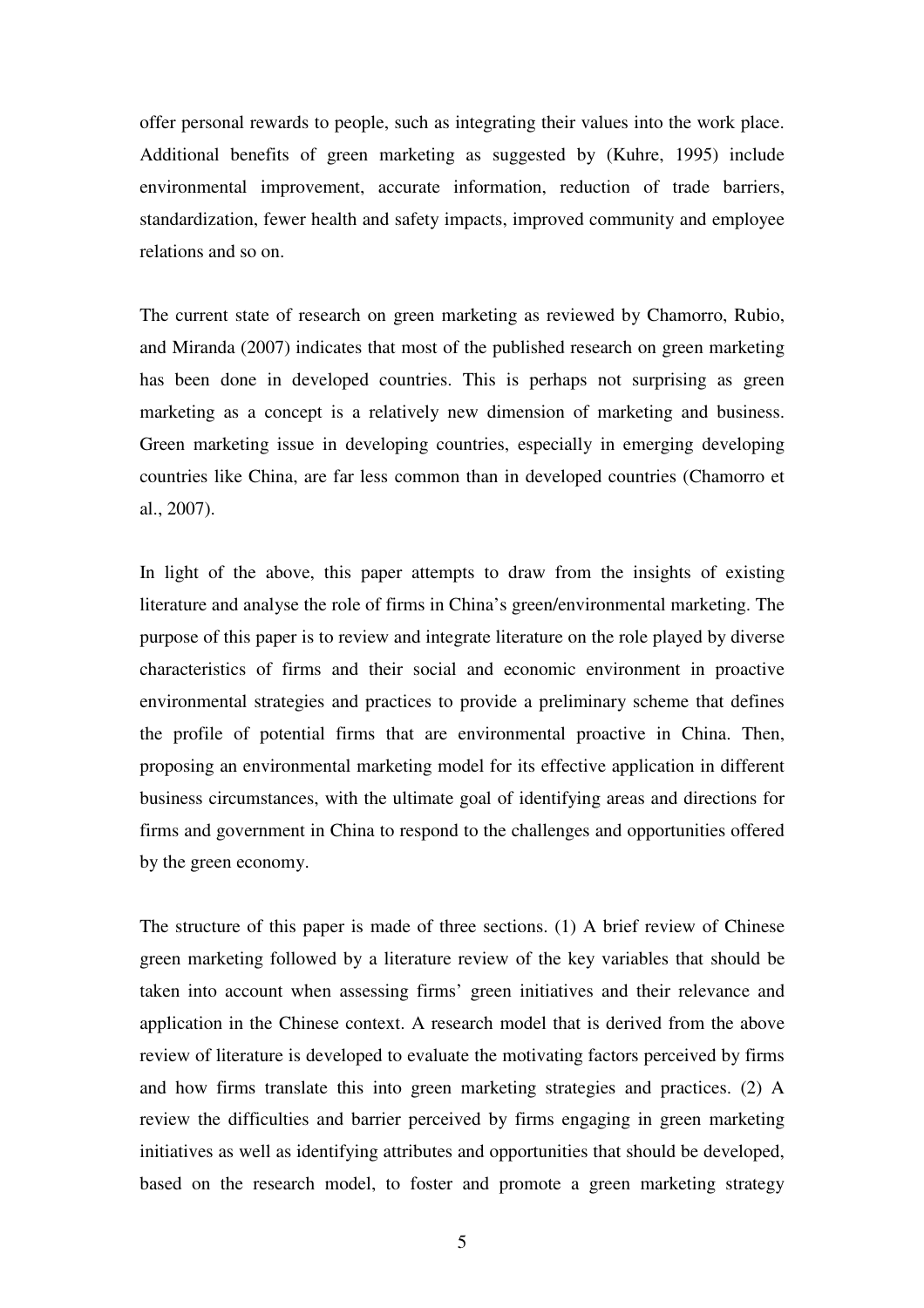towards sustainable green environment where all actors (government, firms and consumers) are involved. (3) A discussion and conclusions that aim to set a path for future research into the role of firms in green marketing in China and recommendations for the direction of government's actions are also presented.

## **2. Literature Review**

#### *Green marketing in China*

A review of the research literature (see for example, Chan, 2001) suggests that as China's increased orientation towards the outside world and the increased environmental consciousness has evolved over time, associated concepts or issues of green marketing have also emerged. One popularly accepted definition of green marketing among Chinese academics is situated within the concept of sustainable development, where the firms concerned are required to adopt a long-term view of their commercial activities by taking account of issues of social responsibility, protecting the environment and efficiently utilizing natural resources as they design, produce, market and provide after sales service products and services to meet consumers' needs and demands as part of achieving a sustainable balance between consumption, production and societal development (Si, 2002). There is now an emerging – but small – literature on green marketing in China (Li, 2007). This tends to focus on connotations and significance of green marketing, as part of an analysis of its theoretical bases and hurdles to its development in China. As well, this new research area focuses on the required counter-measures and detailed procedures for green marketing, as a non-tariff hurdle for entry into international markets. Nevertheless, it has to be admitted that in some ways at this time the literature is rather restricted and lacking in detailed focus.

The survey results of Chan (2001) indicate that Chinese consumers would like to see both the Chinese Government and firms assume more responsibility for protecting the environment. This is the important consumer orientation to the issue of green marketing in China and this is not an uncommon focus for it derives from core consumer behaviour theory and orientation (Polonsky & Rosenberger, 2001).

He and Yu (2004) compared the driving forces of green marketing between developed countries and China and argued that the driving forces in China for green marketing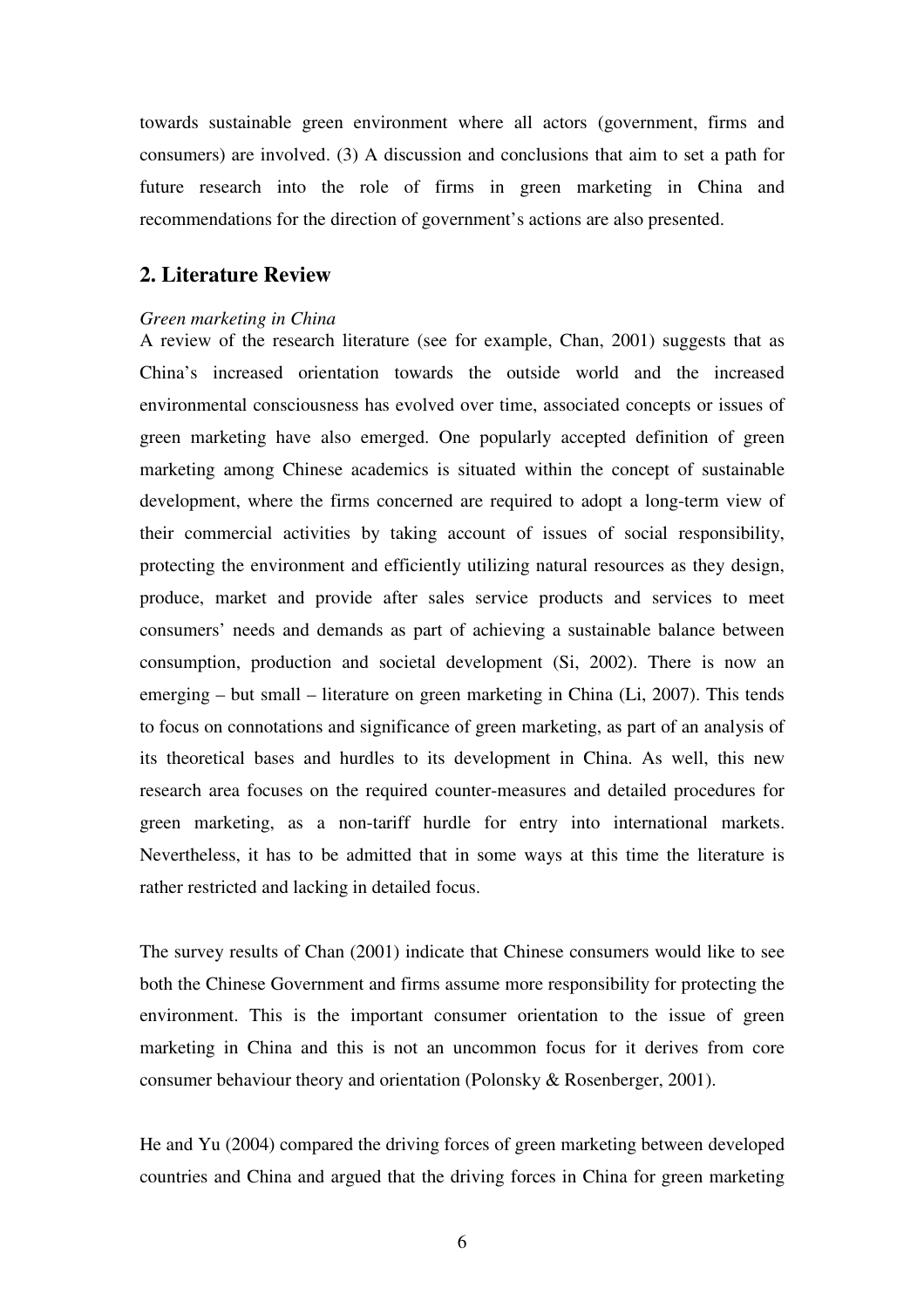should be what they refer to as "dark green" enterprises, rather than consumers. He and Yu proposed the term dark green enterprise from Mintel (1991)'s classification of green consumerism as dark green consumers (people who claim to seek out green goods actively) and defined dark green enterprises as being those possessing a more ecologically sound awareness than other firms which engage in such issues. Dark green enterprises tend actively to promote ecological responses, as well as being willing to pay the price of environmental protection and associated courses of actions. In China, dark green enterprises mainly consist of firms in the environment industry and firms that exhibit genuine concern for the environment.

## *Factors influencing firm level environmental behaviours*

Gonzalez-Benito and Gonzalez-Beito (2006) reviewed and summarized the factors or variables that have stood out as determinants of companies' environmental proactivity in the literature and provided a list of basic variables that emerged from these studies. Note that environmental proactivity is the voluntary implementation of practices and initiatives aimed at improving environmental performance. Thus, the aim of the factor determinants in environmental proactivity was to explain and contextualize environmental strategies, including green marketing strategies. These factors can be broadly classified into three categories: Company features; external factors and stakeholder pressures. Under the category of company features, five factors can be considered. They are company size; internationalization; position in the value chain; managerial attitude and motivations; and strategic attitude. Other variables relating to the general environmental surrounding the firm can be put under the category of "external factors". Two factors were considered- industry sector and geographical locations in the external factors. The third category is stakeholder pressure, a fundamental and central one that impacts on all the others.

Although some other factors have been also studied as relevant factors in the literature, the five categories above have received the main attention and are considered in a strong body of papers as determinants of firms' environmental proactivity. A brief review of each five categories and their relevance in China and green marketing follows.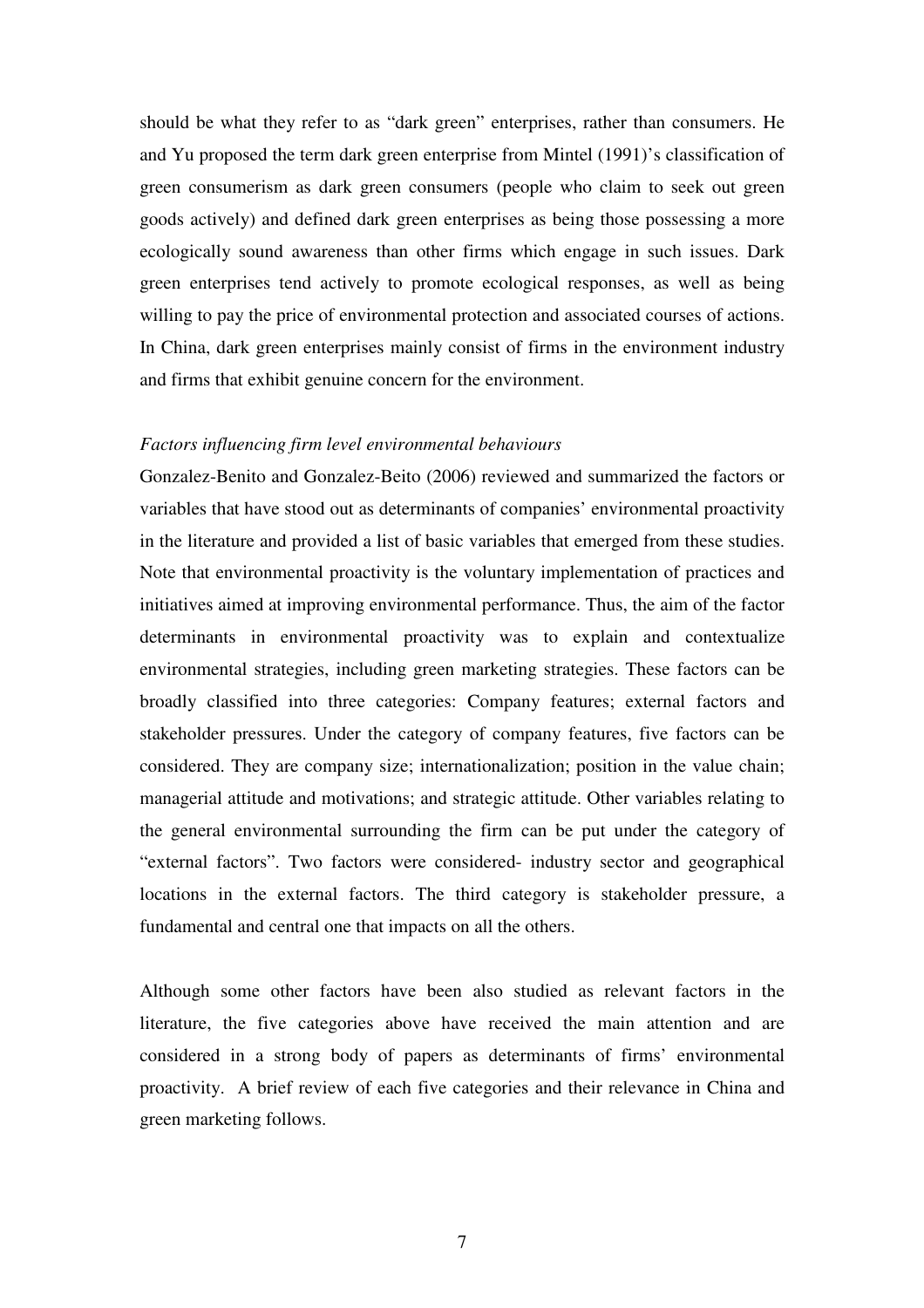## *Category 1 - Company features*

(i) Firm size and resource availability

Firm size, measured by the number of employees or turnover, is one of the structural variables that most seems to influence the implementation of environment practices (Gonzalez-Benito & Gonzalez-Beito, 2006). Firm size was found in previous studies to have positive effects on environmental performance (e.g. Melnyk et al. 2003; King & Lenox, 2001; Arora & Cason, 1996). The arguments that support this relationship include; (1) large firms have more resources available to invest and dedicated to environmental management, (2) large firms normally are exposed to more social and economic pressures and tend to be the primary targets of government and nongovernment organizations' policies and actions, (3) large firms' environmental efforts tend to have a large impact on consumer awareness and education.

The empirical evidence in China supports these arguments. Child and Tsai (2005)'s investigation into firms' environmental strategies in the chemical industry in China and Taiwan have indicated firm size influences firms' environmental behaviour. They pointed out small and medium firms often did not have the funds to devote to environmental measures and tended to view safety, health and environmental (SHE) protection efforts as a necessary evil, while the Multi-National Enterprises (MNE) tended to use their superior resources to gain powerful bargaining power from the local authority governments to gain additional competition advantages.

Due to economies of scale in pollution control equipment, domestic firms in many developing countries do not have the financial resources to acquire environmental technologies especially when faced with new entrants and foreign competition (Christmann & Talor, 2001). These obstacles might prohibit domestic firms, especially small to medium firms in China, to enter the environmental mainstream without help from outside of the firms. Meanwhile, this fact leads us to think that MNEs in China could potentially be channelled by the government to extend their environmental capacity to join the 'dark green' firms as identified by He and Yu (2004) so that they can be part of the driving force in China's green marketing.

#### (ii) Internationalization

The literature suggests that companies that are internationalized in some way are more likely to implement environmental strategies due to the effects of economies of scale,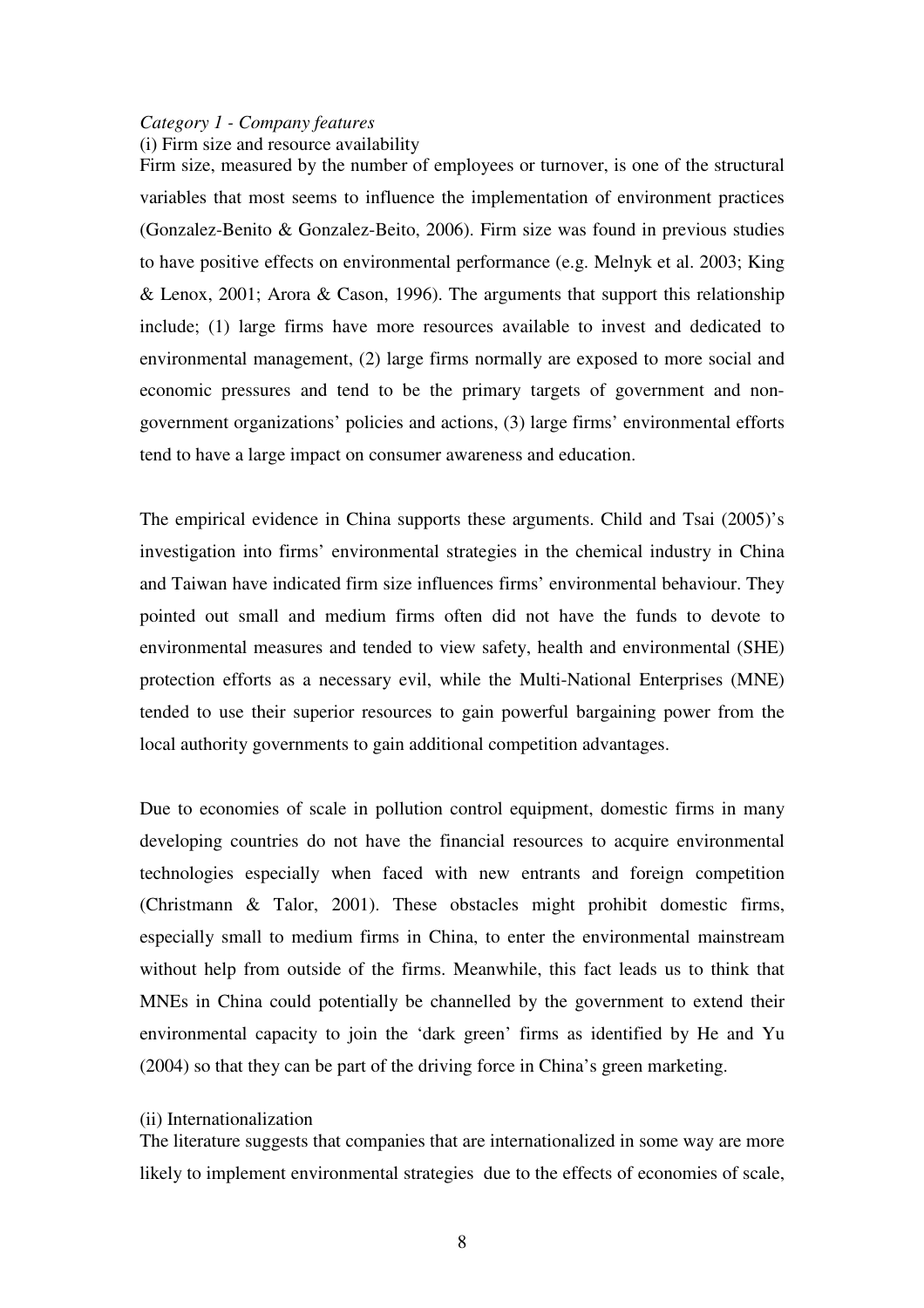marketing experience in markets where green differentiation is possible and the possible transfer of environmental knowledge among affiliates (Christman & Taylor, 2000; Ayuso, 2006)

In their study of firm level self-regulation in China, Christman and Taylor (2001) found that multinational ownership creates a positive affect on environmental compliance. Their findings suggest that FDI has secondary benefits for environment protection and indicate that increased trade linkages between China and developed countries contribute to environmental self-regulation of Chinese industry. They also point out that firms serving different customer groups differ in their propensity to comply with environmental regulation. Non export-oriented firms in China including MNEs tend to less likely follow global standards. Along the same lines, Rugman and Verbeke (1998) pointed out that for export-oriented firms in developing countries, the regulatory and market requirements of major export markets overshadow the regulatory influence of the home market. However, when firms produce for the domestic market, the scrutiny might be less in the domestic market because of less social and economic pressure. These findings lead to the conclusion that firms with export-orientation in China could potentially be part of the mainstream of 'dark green' firms, by leading the drive of green forces to environmental sustainability.

#### (iii) Position in the value chain

Literature shows the position of firms in the value chain can be an important factor influencing the environmental behaviour (Wilson, 2000). This depends on where the firm is positioned, the more proximity to the final consumer within the supply chain, the higher consumer pressure. Although there is no empirical evidence in China yet, one could speculate that large green firms producing final products could pass those pressures to the upper level suppliers, like raw material, intermediate components suppliers, thus using their bargaining power to require suppliers to be green based.

#### (iv) Managerial attitude and motivations

The support and commitment of top management is considered an essential factor for firms' green initiatives (Hunt & Auster, 1990; Berry & Rondinelli, 1998). The main arguments rest on; (1) required resources for green implementation can be easily available if the responsible managers endorse the plan, (2) the implementation process - including various environmental coordination and collaboration strategies required -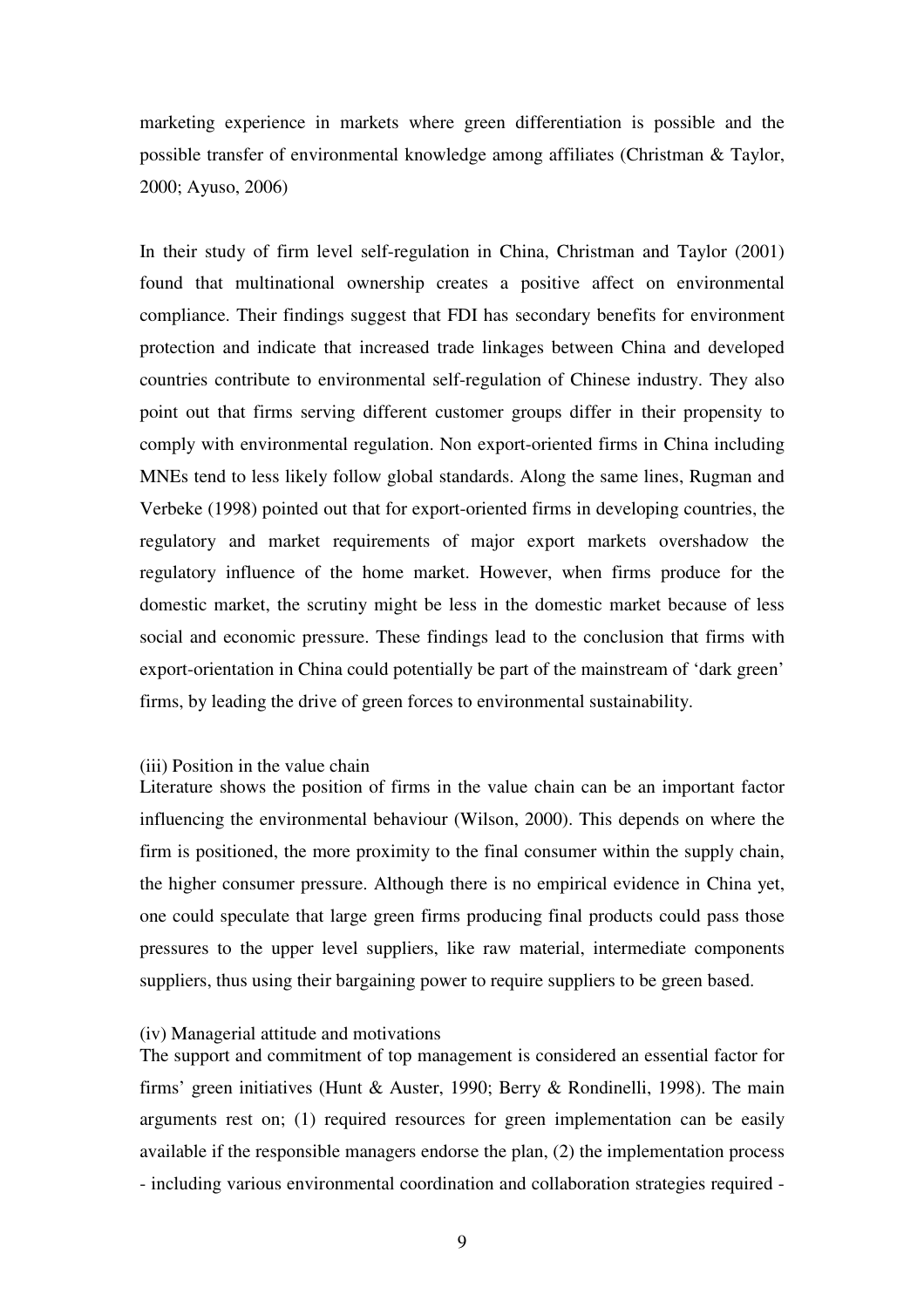would be easier if the decision come from the top. Bansal and Roth (2002) analysed the motivations of firms to "go green" and identified three types: (1) competitiveness, which aims to improve returns and competitive position through environmental management; (2) legitimization, which involves the implementation of environmental practices to adapt the company to the prevailing social and economic pressures (i.e. stakeholder pressures and ethical responsibilities) which managers think is the right thing to do for the firm and the environment. Depending on different prevailing motivations, firm tend to adapt to different sets of environmental strategies.

Fryxell, Lo and Chung (2004) examined the motivations of mainland Chinese facilities seeking ISO14001 certification and reported the main drivers for certification: to ensure regulatory compliance, to enhance firms' reputation and to improve environmental performance, in that order. Those results seems to conform to the motivations for seeking certification found in studies elsewhere (e.g. Florida and Davidson, 2001; Morrow and Rondinelli, 2002). However, it is interesting to note that achieving cost reductions was among the least important motivations in the context of environmental commitment.

Gonzalez-Benito & Gonzalez-Beito(2006) established a functional classification for the environmental proactivity which includes; (1) planning and organization practices, (2) operational practices, and (3) communication practices. They pointed out that operational practices which include changes in the production and operation systems play an essential role in environmental issues, which leads to high impact on the natural environment. The other two categories - planning and organization practices, and communication practices - have high effect on social and economic environment due to their significant impact on public opinion. This clarification provides a useful tool to assess and evaluate firm's sincerity of environmental initiatives.

According to Gonzalez-Benito & Gonzalez-Beito(2006)'s clarification, the less the importance of cost reduction in firm decisions, the less likely firm work towards sincere environmental performance (Fryxell et. al.; 2004). Further from the findings of Fryxell et al (2004)'s study, it appears firms seeking environmental initiatives because of external pressures, such as customers requests, pressures from other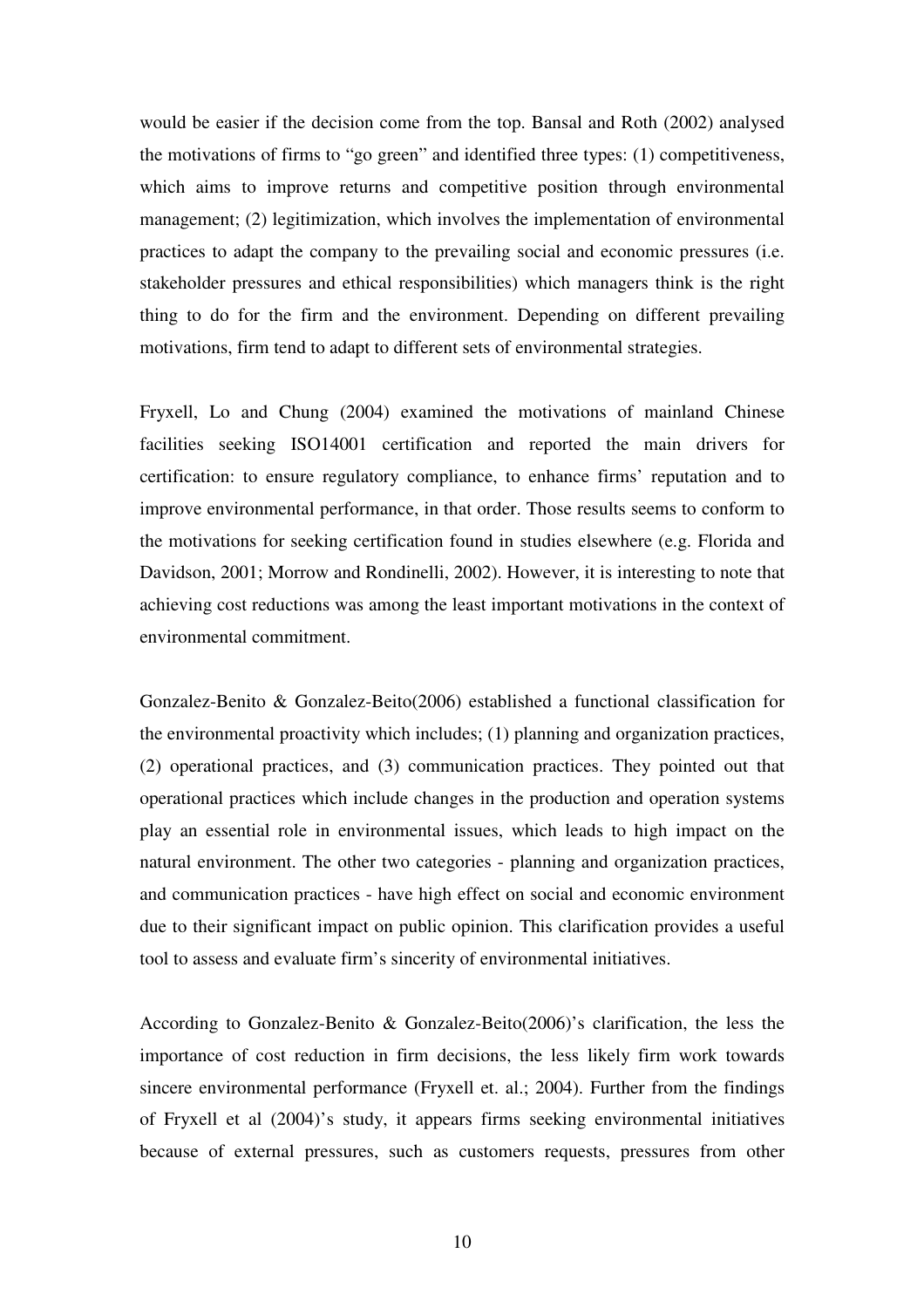stakeholders, or more generally, to enhance their reputation, do not appear to go much beyond the minimum requirement of the certification.

On the other hand, Raines et al. (2002) reported from their study of 19 certified firms near Tianjin that Chinese firms seek certification in order to demonstrate environmental leadership and less concern to the requirements of trading partners and in seeking regulatory relief. This finding supports Chan and Li's (2001) study on the motivation of Hong Kong firms to certify ISO14001, which was to increase market share and to demonstrate 'goodwill', while responding to the direct pressure from the public, customers, or employees appeared to be relatively unimportant. In this sense, He and Yu (2004)'s finding that there is an increase number of managers and entrepreneurs who are aware the importance of environmental management and social responsibility; for example, the increasing membership of Society Entrepreneur Ecology (SEE), an NGO organization initiated by well-known "Entrepreneurs in China". Such managers are convinced of the competitive opportunities associated with green initiatives, which they refer to as 'dark green' enterprises, and are the driving force for green action in China. With respect to the finding discrepancy of firm's motivation seeking ISO 14001 between Raines et al. (2002) and Frexell et al.(2004) - it could be a result of the rapidly increase number of ISO14001 certification, where some later 'comers' motivation might be different to the earlier movers and increased government regulation. Nevertheless, it seems apparent from the existing research that environmental attitude, expectations and motivation of managers in China constitute an important factor for explaining firm's green strategies, particularly, to the effect of environmental performance effect.

## (v) Strategic attitude

Strategic attitude has been identified as another important factor which is closely related to the previous factor in influencing firms' green strategies. Azzone et al. (1997) define this attitude as the way in which the company reacts to or supports market stimuli. Aragon-Correa (1998) found a strong positive relationship between the company's tendencies to initiate changes in its strategic policies before they are demanded with environmental proactivities. Bansal and Roth (2000) identified that competitiveness is an important motivation for firms to "go green". Firms perceive green marketing to be an opportunity that can be used to achieve their economic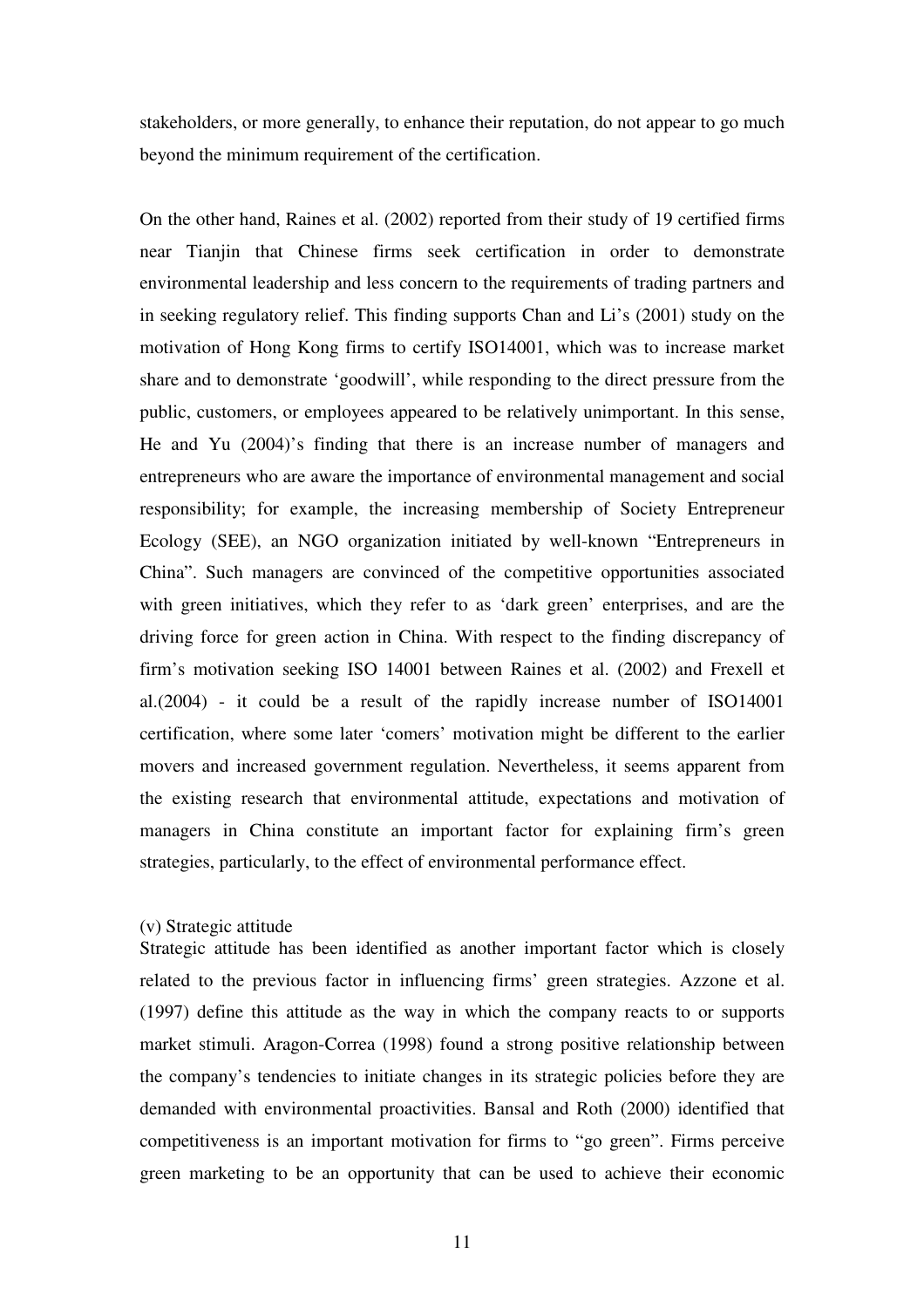objectives (Lawrence, 1992). Institutional researchers have argued that firms are more likely to mimic the environmentally responsive behaviour of their competitors that are successful (DiMaggio & Powell, 1983; Gugler & Shi, 2008). Although empirical evidence is scarce in China on this aspect, the existing literature on firm's motivation suggests it may be a reasonable prediction that by identifying and fostering some active green firms across industry and sectors, it will create an imitation effect. Naturally, it would be expected that some reactive or passive firms may fail to see the competitive values of green marketing, which makes it necessary for the government to directly and seriously push the issue.

### *Category 2 - External factors*

#### (i) Industrial factor

The literature (e.g. Porter & Van der Linde, 1995; Banerjee, 2001) suggests that each industry has different polluting potential and is subject to different controls and scrutiny from institutions, social groups and consumers; consequently they will exhibit different motivation and actions in relation to environmental marketing. Firms in high polluting industries, such as steel, cement, oil, power generation, chemicals, and transport are heavy polluters in a range of ways they tend to devote more resources to mitigate environmental pollution. While firms in low polluting industries, such as service and financial industry, may place less emphasis on the environmental strategy, although some will use environmental policy to differentiate themselves with a purpose to improve relationship with stakeholders or improve public relationships.

On the journey of industrialization with export-oriented growth dominated for the last three decades, the manufacturing industry in China is the major contributor to the degradation of environment (Ma & Ortolano, 2000); as a result, the manufacturing industries plus other high polluting industries like steel, chemical, cement, coal mining, and power generation sectors would attract the heaviest regulation from government. Firms in those industries sectors would be expected to incorporate the environmental issues into their strategies. Furthermore, because the propensity to export and competition pressures differ across industries, one could expect firms in industries with heavy export and fierce competition would also concentrate proactive green firms. Chen (2001)'s finding that the majority of ISO14001 certifications in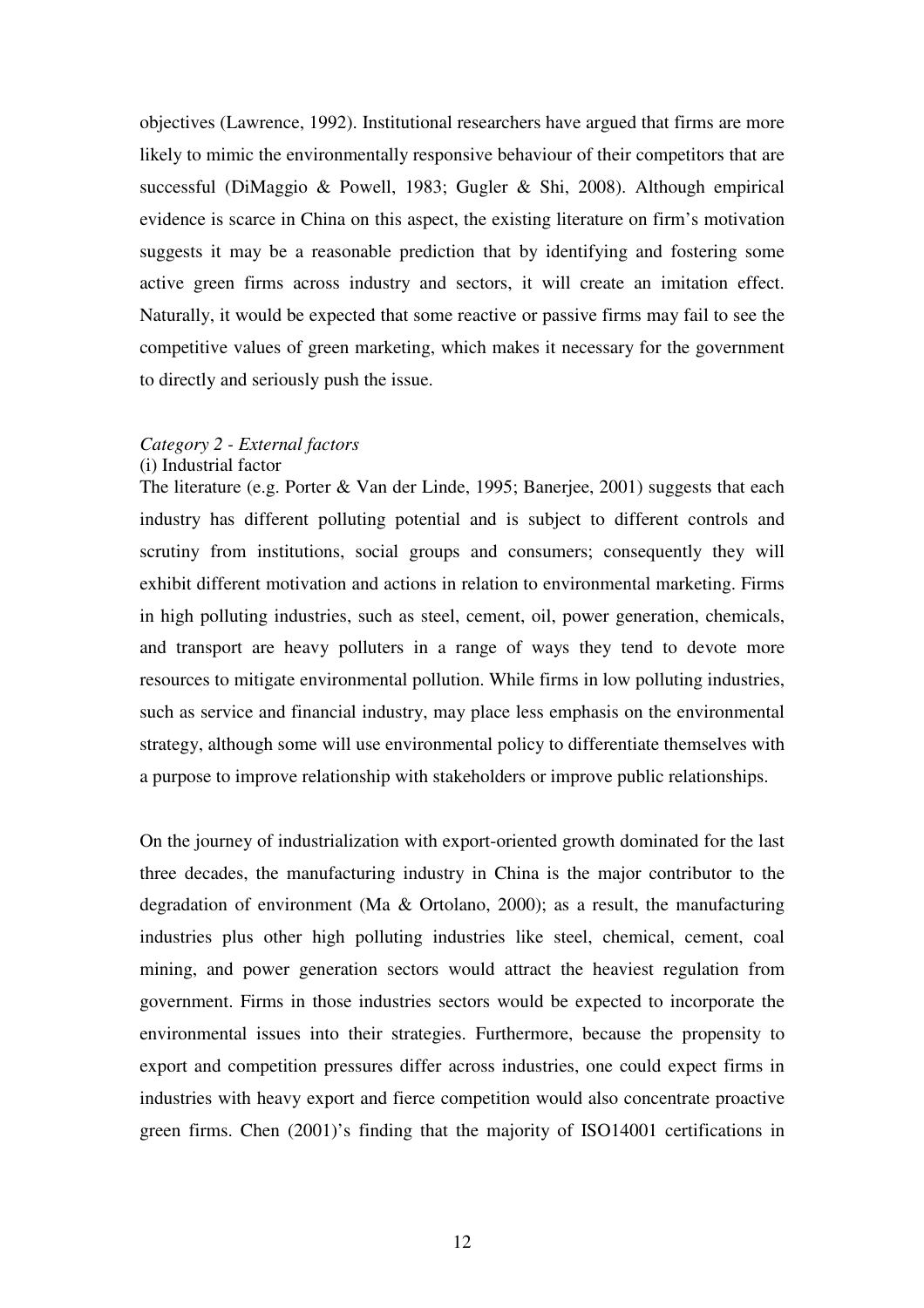China are for consumer electronics facilities seems support this statement given the large export volume in this sector.

#### (ii) Geographical Location

Vastag et al. (1996) pointed out the environmental strategies of a company not only respond to the endogenous environmental risk (polluting potential) but also to the exogenous environmental risks, which depend on the likelihood of reactions from the socioeconomic environment. According to these authors, the higher the exogenous environmental risks of companies, the greater their commitment to environmental preservation. A number of researchers (Becher and Henderson, 2000; Kellor and Levinson, 2002) provide support that the location of production facilities as important factor insofar as it relates to two other variables; (1) environmental regulation and (2) social pressure.

The enforcement of federal environmental regulations in China differs across regions (Wang & Wheeler, 1996) and provinces have the authority to enact environmental regulations that go beyond federal regulations. As the literature identified the relationship between location and social pressure fundamentally affects the selection of a specific location for firms. Thus, it is expected in the most regulated regions or with high social pressure that there is a concentration of the most proactive firms. For those firms which already settled in those regions, the tighter environmental regulation might force them to adapt new technologies or manufacturing practices to become more competitive. As Porter and Van der Linde (1995) pointed out environmental regulations are a major impetus for the development of environmental capabilities in firms. On the other side, there could be a scenario that firms move from those restrictive areas to less restrictive, in other words, the less regulated areas and areas where exogenous risk is lower are less likely to have a concentration of proactive firms. As mentioned earlier, local regulators in China have considerable discretion in judging both compliance and appropriate penalties for non-compliance (Dasgupta, Hug, and Wheeller, 1997) and enforcement differs across provinces (Wang & Wheeler, 1996). We could expect the proactive environmental firms would be located in places where national and local environment regulations have direct impact with forceful implementation and where public awareness of environmental issues is high such as the metropolitan cities like Shanghai, Beijing etc.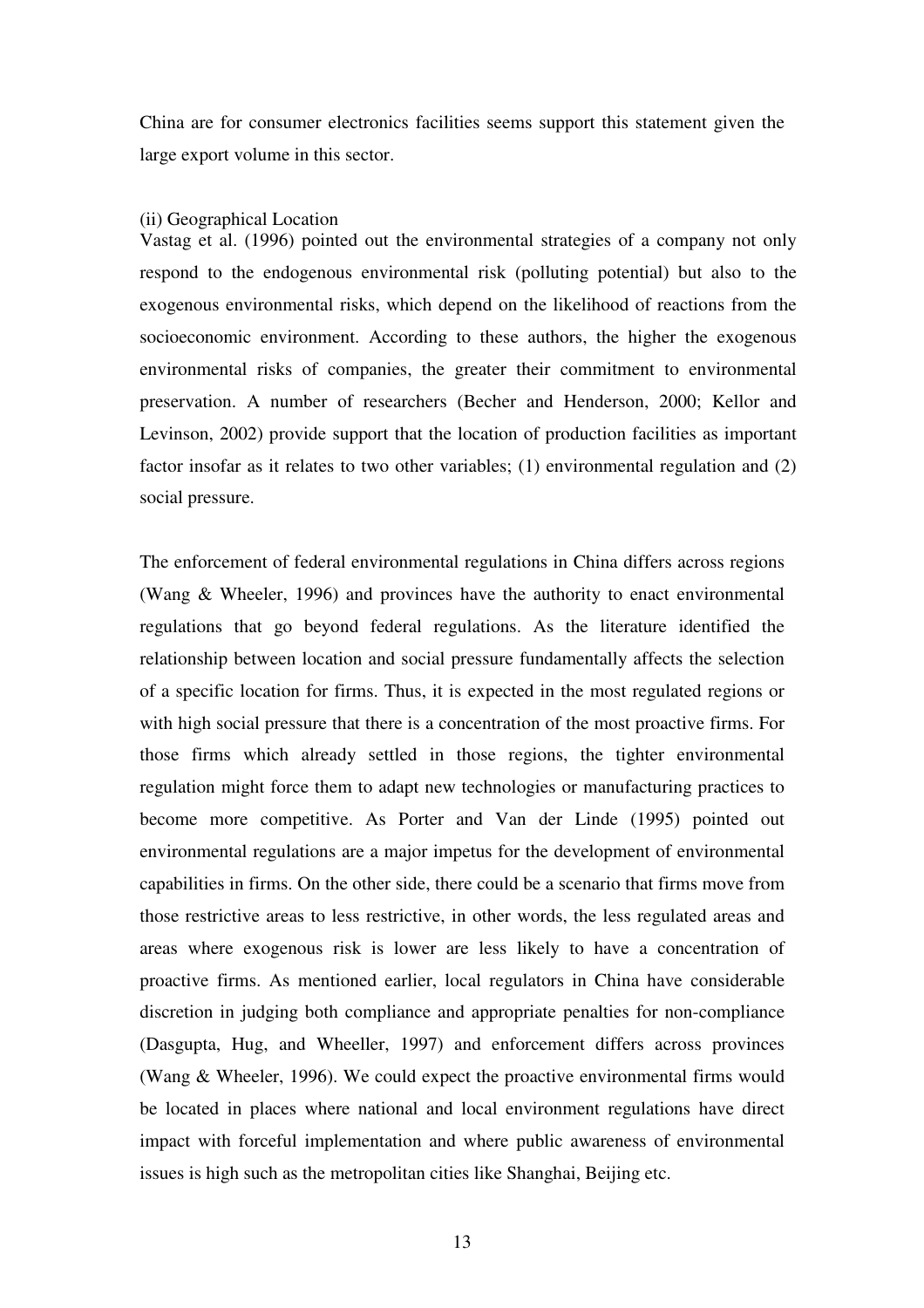#### *Category 3 - Stakeholder Pressure*

Perspective from the literature in relation to stakeholder pressure indicates that companies tend to act on the basis of pressure applied by their various stakeholders (Freeman, 1984). However, stakeholders tend to vary in terms of who they are and what role they might have vis as vis a company. Clarkson (1995) distinguishes between primary stakeholders, without whose participation and support the organization cannot generally survive (e.g. customers, suppliers, regulations), and secondary stakeholders, who interact with the company in less direct way-such as media, non-governmental organizations, social groups and other stakeholders who can be termed 'indirect'. In a way this is a variation on the micro and macro theme in marketing.

Direct stakeholders might have more impact, power and involvement with companies and on that basis may have stronger say on issues associated with green marketing but even this is not so clear in China. On the other hand, second level stakeholders might have a less direct and immediate impact on companies but may in some cases, such as the media and government policy, set the framework under which companies might respond to green marketing pressures. For example, if the Chinese government issued a new regulation about the environment, this might impact on how companies react to, and deal with, issues of green marketing. Simplicity if an article appeared on Chinese television about green marketing issues, this might also have an impact on companies, albeit indirectly.

The link between direct and indirect stakeholders might also be somewhat elusive, as well. For example if the environment changed in China (that is via government policy, media influence and other indirect influences), direct stakeholders might also change their view about how companies should react (in a positive, negative or perhaps just neutral manner) and this would affect company performance in terms of their green marketing initiatives. Indeed, the role of direct and indirect stakeholders in terms of company performance in a green marketing context remains elusive to say the least.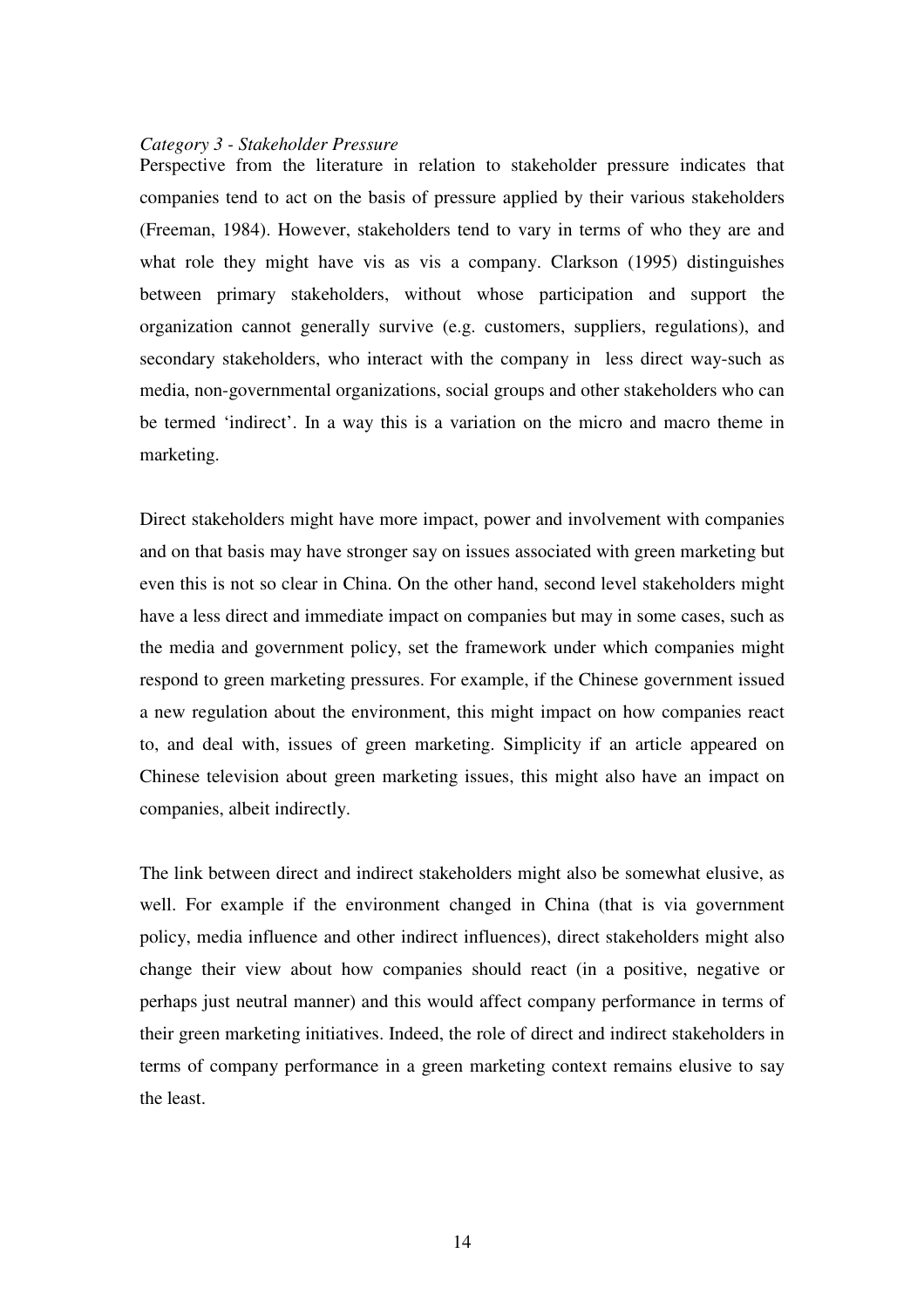Also considering the novel nature of green marketing in developing countries, some stakeholders such as consumers, employees and social groups and so on around the firms may not be fully aware or possess the knowledge associated with environmental problems, thus, unable to advocate or exert as much social and economic pressures to firms as their counterparts do in developed countries. That could explain the finding of some studies (Chan & Li, 2001; Fryxell et al, 2004) which show weaker relationship of firms' green response to customer, employees, public request. Marten (2006) observed that it is hard for Chinese NGOs to be as important a driving force in the area of environmental protection compared to developed country. To obtain a central role in like their western counterparts, China's environmental reforms need to create awareness and provide environmental education to a firm's key stakeholder is of prime importance.

In addition to the aforementioned factors as summarized by (Gonzalez-Benito and Gonzalez-Beito (2006), in the Chinese context setting, it is also important to mention the ownership of firms in China. Chinese management practices cannot be explained solely in terms of individual firm conduct, but must also include the role of the nationstate. There are three types of Chinese firms based on the mode through which transactions are coordinated and property rights are embodied (Li, 2004). They are: State-owned enterprises (SOEs); collectively owned enterprises (COEs); and privately owned enterprises (POEs). Under POEs, they include privately owned companies, foreign-investment firms, joint ventures between domestic firms, limited liability companies, and joint stock companies.

Each of these types of companies may have different responses to green marketing- it is actually not clear from the literature. One might assume, however, that State-owned and Collectively-owned companies would respond more to government initiatives and perspectives vis a vis private companies which would respond more directly to private investors and –perhaps- customer needs. Furthermore, the different ownership structure combined with different locations, industries, position in the value chain and firms' size make the characteristics or features of green firms in China even more complicated.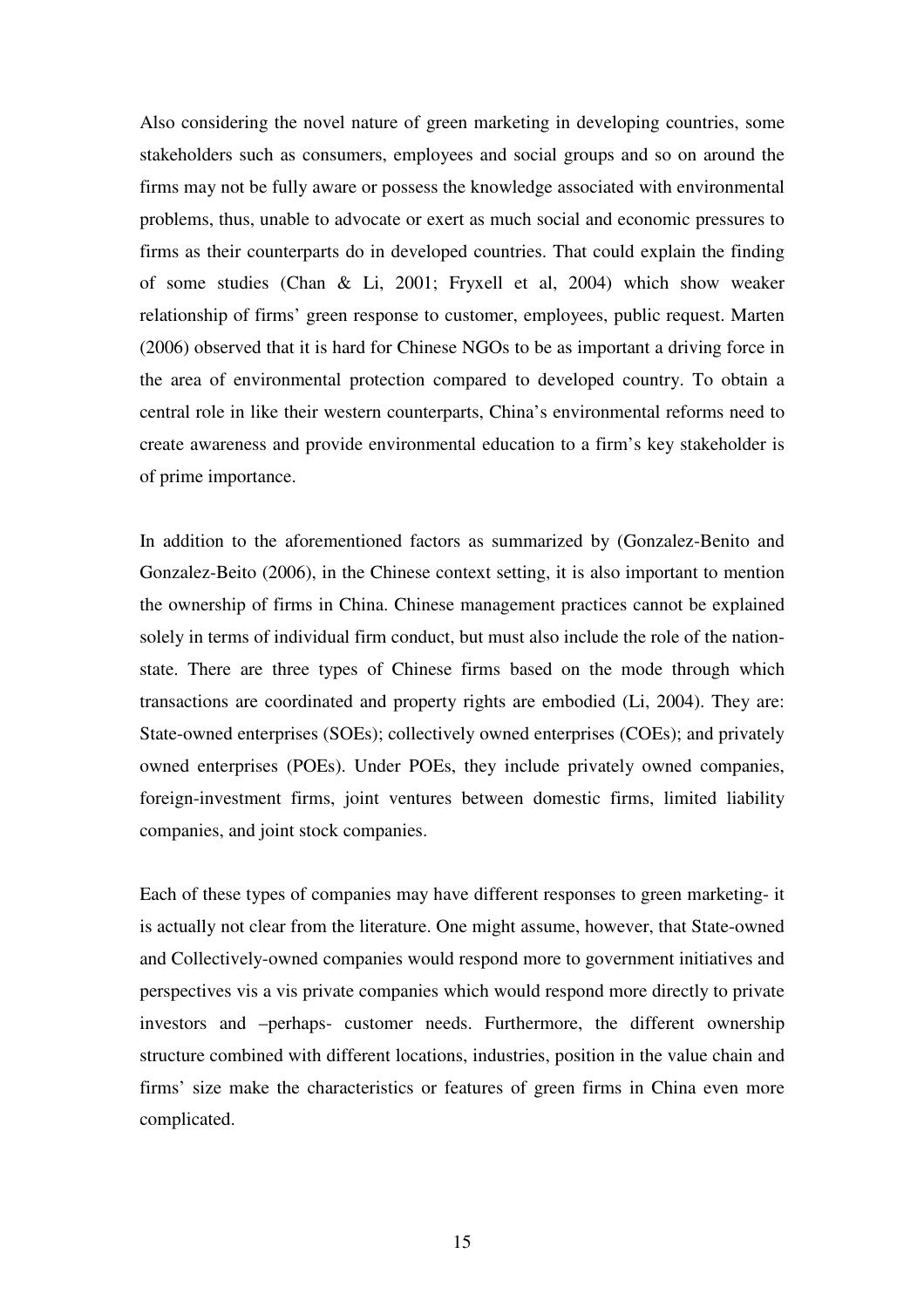An environmental marketing model is proposed for its effective application in different Chinese business circumstances. Three basic motivational drivers as identified by Bansal and Roth (2000) suggest that firms may be ecologically responsive to comply with legislation, to improve long-term profitability to maintain competitiveness, or for ethical reasons. Although this motivational dimension framework provides an important starting place, it has no guarantee that these three factors would adequately explain why firms in China 'go green' given the diversity of issues identified in the literature review. To understand Chinese firms' ecological initiatives, the author draws on the stakeholders theory from the firms' perspective by focusing on the 12 stakeholders as identified by Polonsky (1995) in the green marketing strategy design to assess broadly to whom the firm is supposedly to be responsible or accountable and which stakeholders are the driving forces behind firms' green initiatives in China. From this the author attempts to identify what conceptual categories of ecological motivation are perceived by the managers and how these motivations are transformed into actual greening marketing approaches and practices. To understand the marketing transformation process, the author adopts Kotler's (1995) model of three levels of green marketing approaches, i.e. greening products, value-addition process, and green management systems to examine firms' green marketing strategies and use the traditional 4Ps marketing mix framework to investigate the current marketing practices of these firms under examination in China.

In summary, the proposed model in Figure 1 includes three components. The first is 'Major Environmental Stakeholders', the second is 'Firm's Perception of Green Motivation', and the third is the 'Firm's Green Marketing Configuration' which includes two subcomponents: firm's green marketing strategy and firm's green practices. The first component helps to evaluate various motivating forces in relation to how they impact on the different types of firms. The 'Firm's Perception of Green Motivation' is to evaluate how these factors, that is, the motivating factors and how they are perceived by managers, transfer into actual marketing outcomes-the third component 'Firm's Green Marketing Configuration'. To undertake such as research in China is of particular value because it is here that, arguably, the tension between basic product orientation and larger environmental factors (including green marketing) tends to be taking a position of some prominence.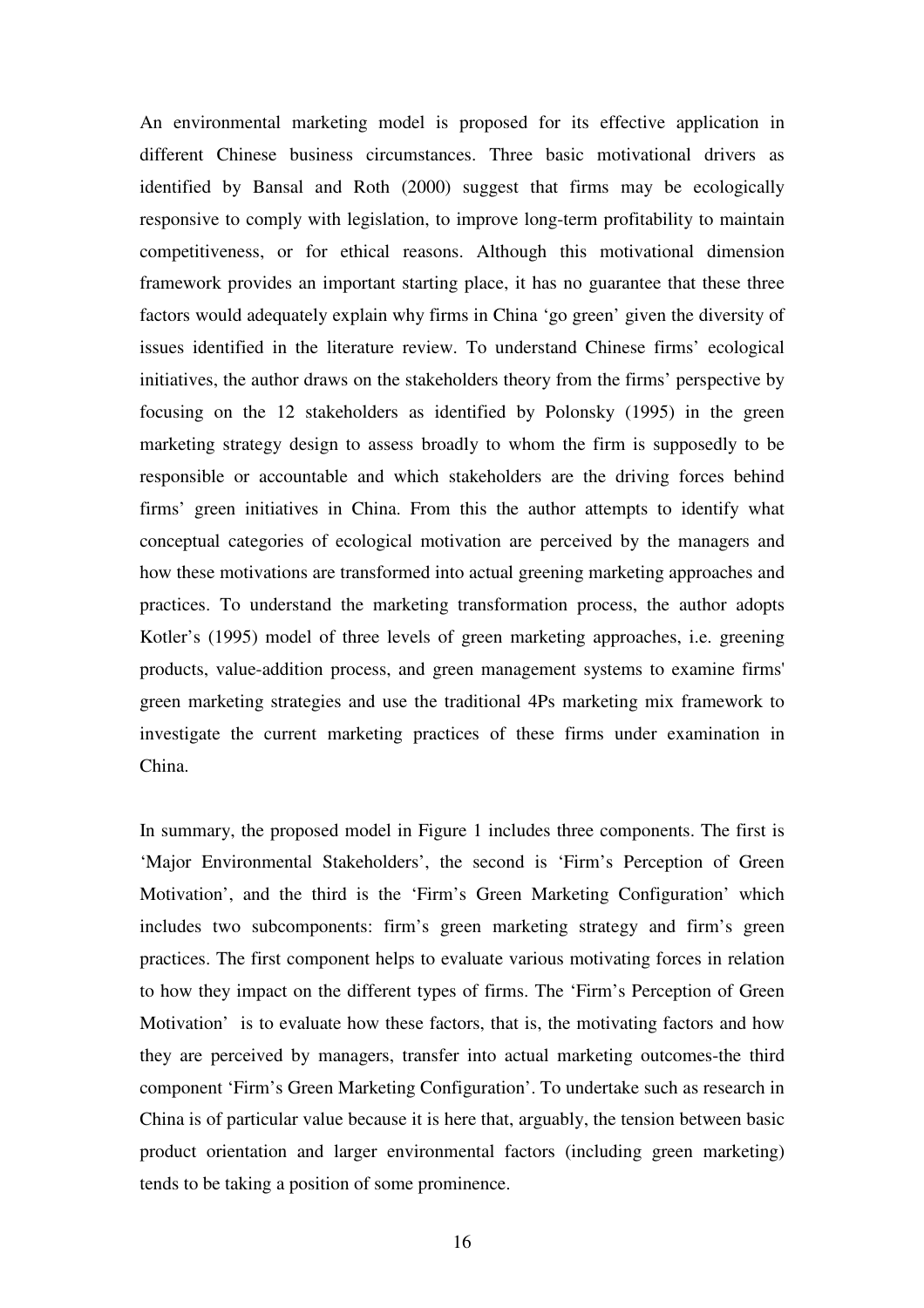

#### **Figure 1 A Model of Firms' Motivation to Go Green and Marketing Practices in China**<sup>1</sup>

<sup>&</sup>lt;sup>1</sup> Green marketing in China. © Helen Song-Turner 2008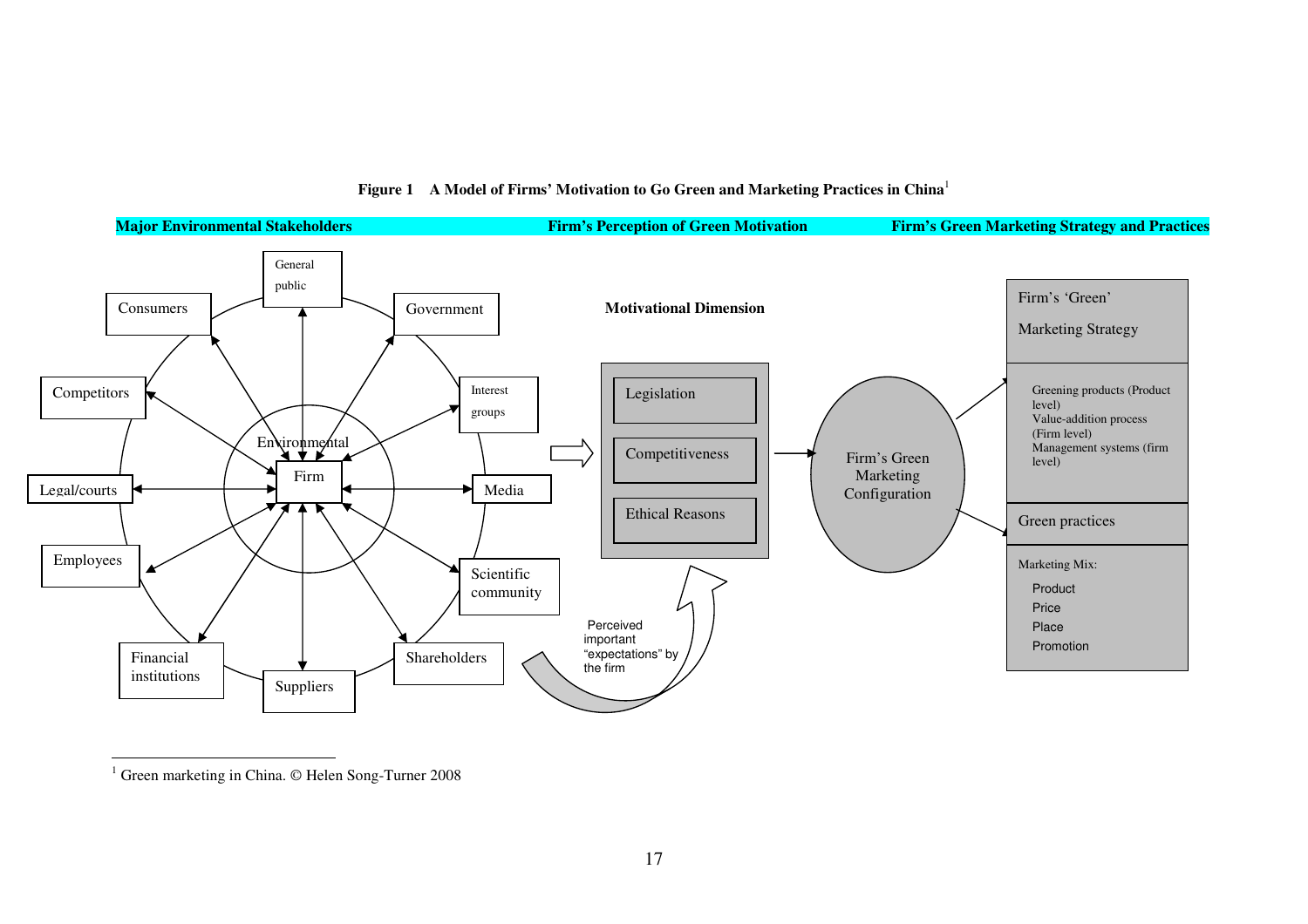## **3. Difficulties and Barriers Perceived by Firms**

The second objective of this paper is to review the difficulties and barrier perceived by firms engaging in environmental/green proactivity. A brief review of literature on the difficulties and barriers encountered by firms is a good starting point to look into possible difficulties for firms in China (especially in the area of marketing), and the way the research model in Figure 1 can be used as a proactive template for addressing such barriers.

## *Product development and process*

Peattie and Crane (2005) questioned the underachievement of green marketing and pointed out that most of the underachievement is due to the 'green marketing' having neither effective marketing nor committed environment protection. In the later paper, Ottman et al. (2006) pointed out that a green product should achieve at least two main goals. These are 'improved environmental quality' and 'customer satisfaction'. Ottman et al. emphasized that misjudging either one or giving importance to one at the expense of the other will create a situation which they referred to as 'green marketing myopia'. Many green projects failed because of this green marketing myopia. Ottman et al. have concluded that excellent application of good marketing principles is all the more needed to make green products desirable to consumers, and this obviously forms the backbone of an effective green marketing practice.

Wong et al. (1996)'s empirical analysis of firms' marketing strategies and their influence on consumer demand for green products confirmed that in the absence of clarity of green products' environmental benefits, product performance and other attributes, remain the main determinants of product preference and choice. Firms see the costs of generating and promoting desirable green technologies as barriers to diffusion in the immediate future. Firms in China face even more challenging issues than in the West with regard to the green product design due to lack of required resources, talents and financial support compared with firms in developed countries.

Furthermore, genuine green marketing and sustainability thinking share a holistic view. To understand green marketing firms must consider the whole range of activities in which the company is involved, i.e. planning, new product development, changes to the production process, logistics, packaging, pricing, distribution,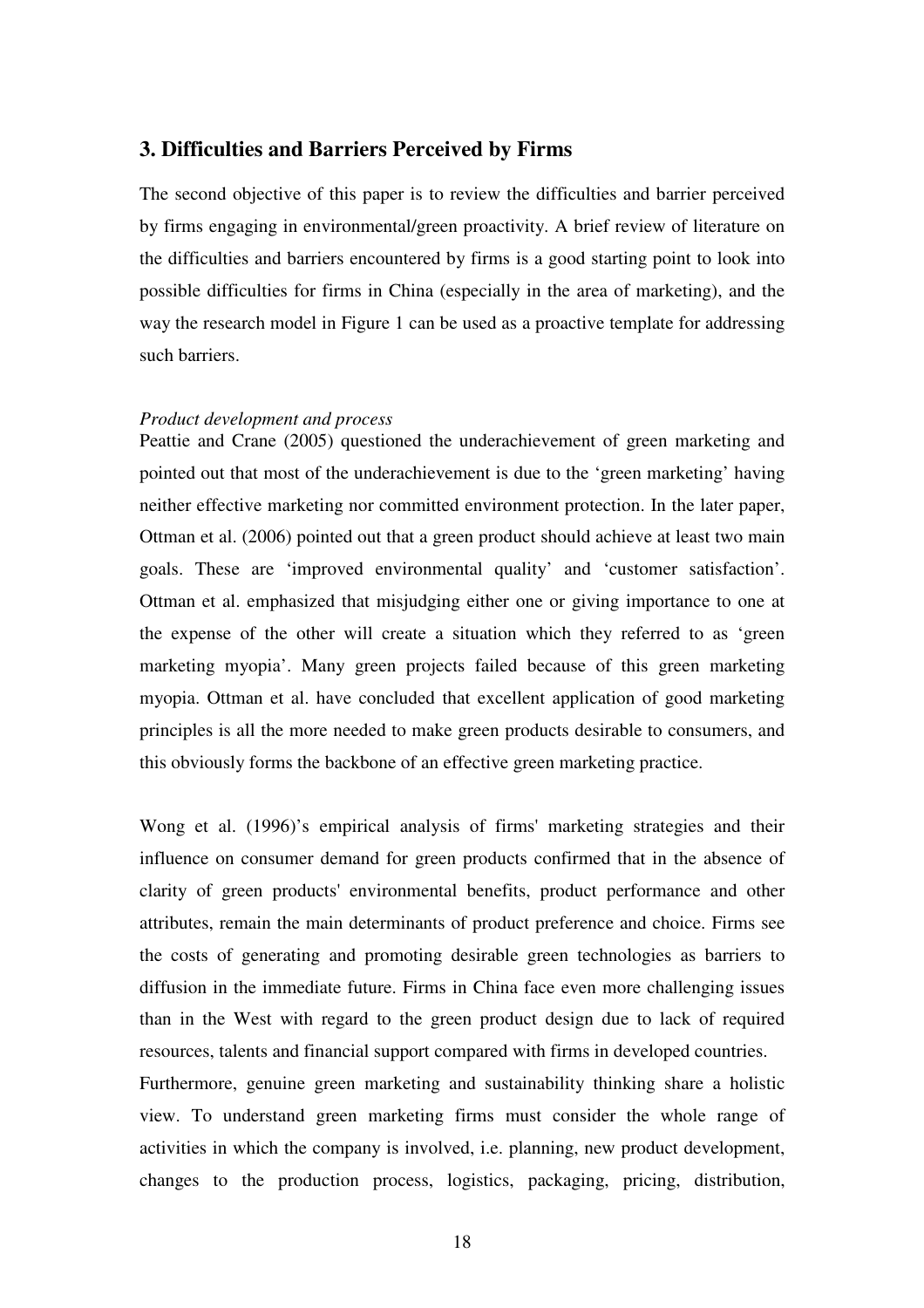promotion and advertising. In other words, it should include the whole production process not just the end marketing of the product (Chamorro & Banegil, 2006; Polonsky & Rosenberger, 2001; Ottman, 1993; Peattie, 1999; Welford, 1995). This vision is essential to guide firms to achieve the genuine environmental performance. This is the key characteristics that the practices of firms in China in general lack, even though there are some green firms that do carry forward such environmental vision, e.g. companies such as Hair Company, BROAD Corp, BYD Corp. etc.

#### *Available resources*

As indicated earlier, firm size is one of the structural variables that most seems to influence the implementation of environment practices (Gonzalez-Benito & Gonzalez-Beito, 2006). Large firms have more resources available to invest and dedicated to the environmental management.

Many developing countries lack environmental measurement equipment and trained enforcement personnel and suffer from corrupt inspectors (Dasgupta, Huq, and wheeler, 1997). Under these conditions, firms might expect their costs associated with discovery of violations and payments of penalties to be smaller than compliance costs. This results in low compliance rates with formal regulations (Hettige et al., 1996). The empirical evidence in China support these findings (Wang, Dasgupta, Maming, & Laplonte, 2002)

In societies such as China that are in the process of rapid economic and political changes, domestic firms are facing competition from various levels: locally, provincially, nationally and internationally. Because of this aforementioned fact, Chinese regulation is much decentralized and enforcement varies at different levels. Compared with MNEs and some large SOEs, the majority of Chinese domestic private firms, particularly SMEs are in a disadvantaged position. When business survival becomes the core issues for those SMEs, they have to compete intensively for a market share, and of course, the environment would not be the selling point. (Ottman, 1993; Dief & Font, 2010)

Furthermore, literature also suggests the financial and banking industry often is criticized for being unsympathetic to needs of SMEs in general and not limited to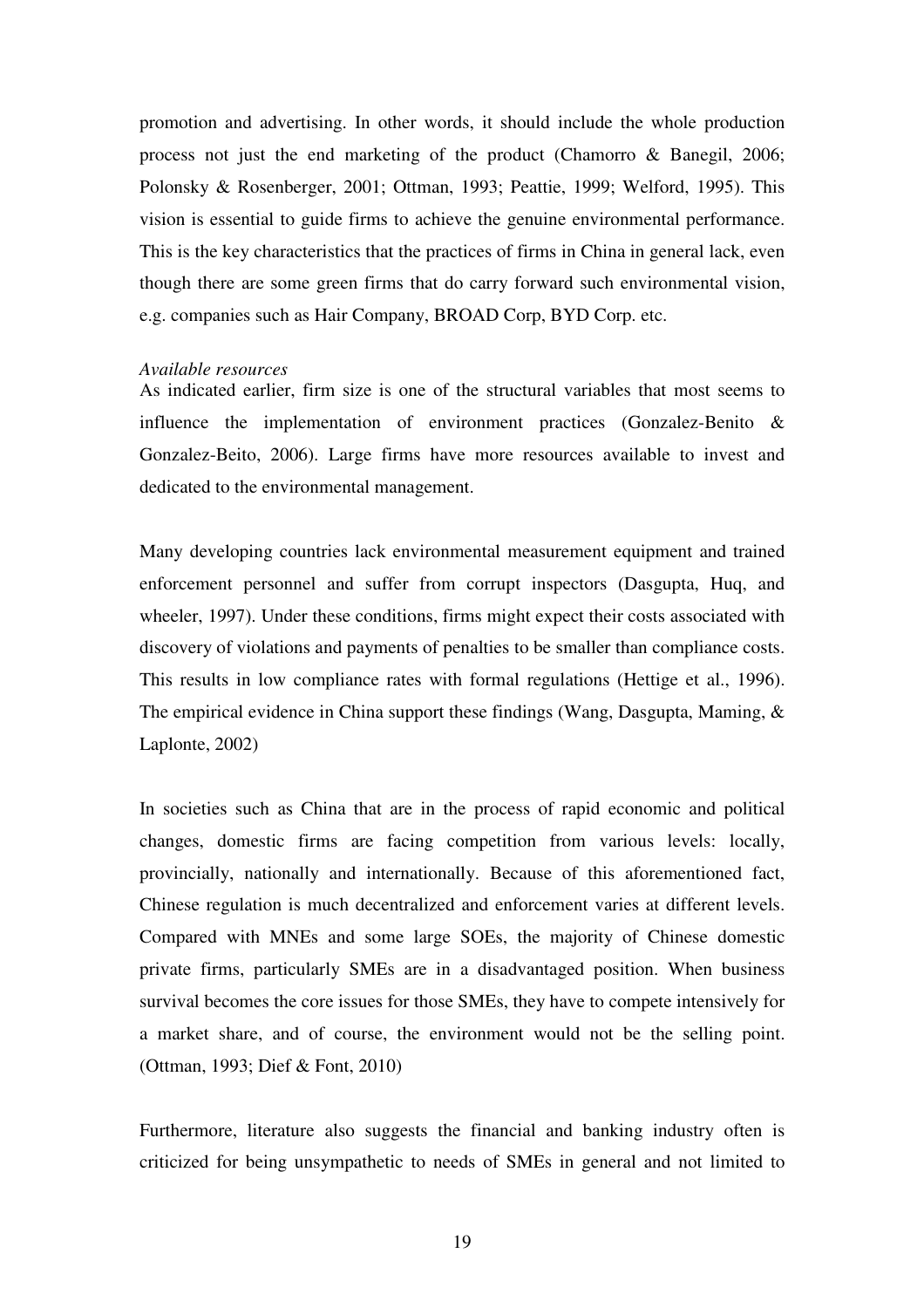'green' firms (Smith, 2001). This syndrome is not uncommon in China either. Since in aggregate, SMEs in China have a greater impact on the environment; SMEs have little interest in pursuing environmental strategies due to economic cost or fail to see the value of green marketing. Government may consider grants or subsidies or tax breaks for suppliers to encourage consumer activities as suggested by Smith (2001).

#### *Awareness and public education*

Literature suggests increased publicity and market efforts are needed to communicate the advantages of a 'green' image to consumers (Ottman, 1993; Peattie, 1995; Smith, 2001). Due to the novel nature of green marketing in developing countries, the assumption that consumers and other stakeholders are aware of the environmental problems and issues that affect them is not viable. Chan (2001) observed that Chinese consumers lack full understanding of green product; Wu (2009) indicated that in China due to the high price of green products plus the low environmental consciousness of consumers resulted in green products not being on the top choices for consumers. Moreover, many firms have incomplete and incorrect understanding of environmental cost for their production. All this evidence points to a significant barrier, and thus the need for creating awareness and providing environmental education to a firm's key stakeholder is of prime importance (Nair & Menon, 2007)

#### *Communication and advertising*

Communicating the benefits of environment/green initiatives to potential customers and public is a necessity for green firms. Communication programs are the links between firms with the social and economic environment. Unfortunately, not all firms that claim to be environmentally friendly are genuinely green (Dief & Font, 2010; Polonsky & Rosenberger, 2001). The communication and advertising claims can be easily be used for complacent and propagandistic objectives (Gonzalez-Benito and Gonzalez-Beito; 2006). One of the most difficult problems that has been identified in Tang & Wan (2003)'s study of the Chinese Green Food industry is the false advertising and fake production. The recent Three Deer baby formula accident in China, which caused many Chinese babies' deaths, further reveals the significant problems associated with false advertising and fake products in China. Unless government institutes stringent regulation and audit system for the marketing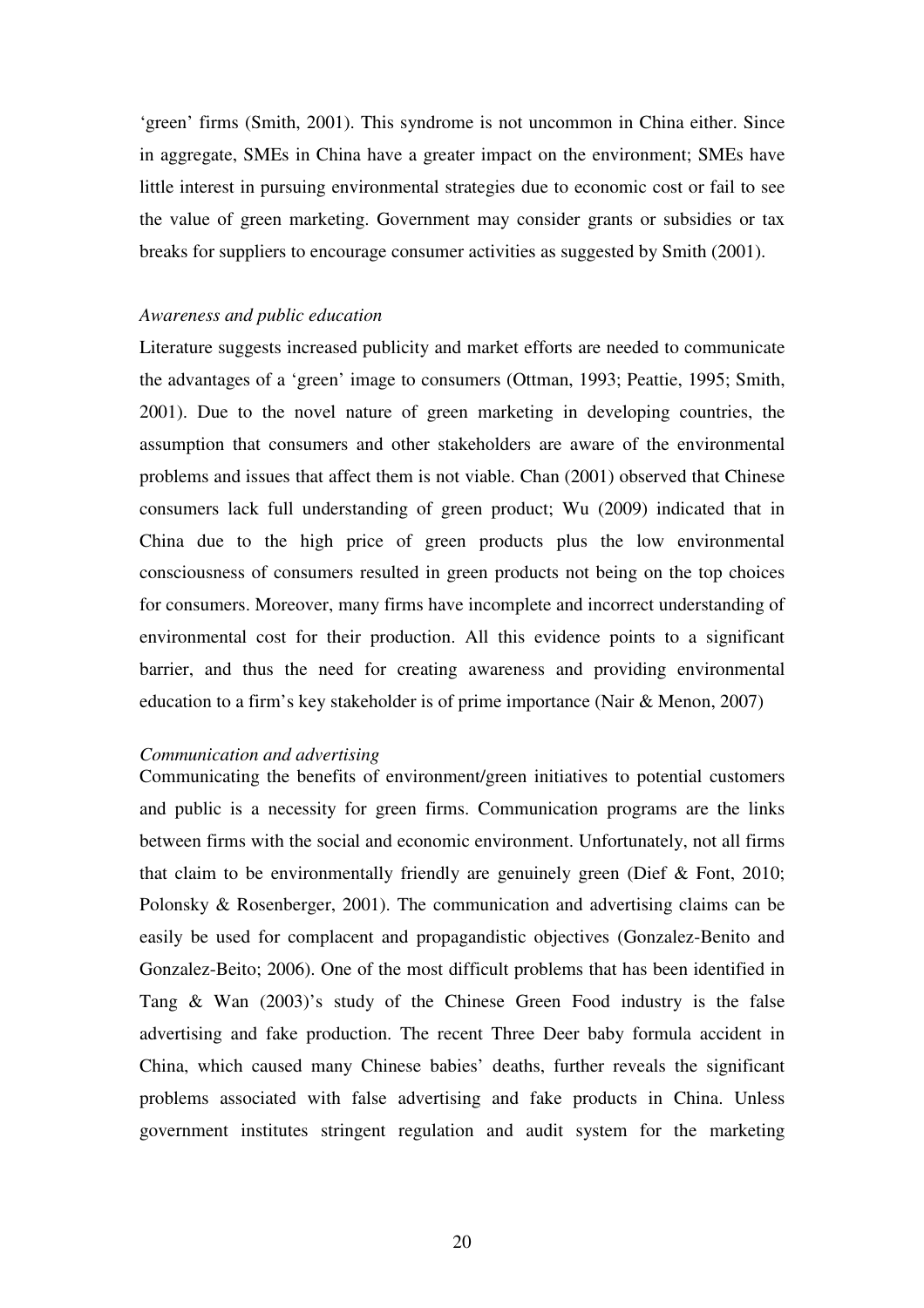advertising, which is enforced thoroughly in China, this problem is not going to be effectively restrained.

According to the observations above, it makes sense to think that firms might exploit the idea to gain great market share, jumping on the green bandwagon without making any substantive change in their environmental actions and performance (Polonsky & Rosenberger, 2001). Thus, the measure of a sincere environmental proactivity should not only be based on the external and more perceivable environmental practices (e.g. environmental certifications or environmental reports), but also on an analysis of the environmental transformations accomplished in the operations and production systems (Gonzalez-Benito and Gonzalez-Beito 2006).

## **3. Discussion**

Although more empirical studies are needed to further identify the features of environmental proactive firms in China, this literature review has allowed us to broadly outline the general profile of environmentally proactive firms in China. Generally, they are usually large manufacturers of finished products with international presence, or firms whose managers are aware of the importance of environmental management and who are willing to take the social responsibility, also those firms which are active in industrial sectors with high ecological impact and risk. Another profile feature of green firms includes those firms with production facilities in regions with relatively restrictive environmental regulations and a high level of public awareness of environmental issues, normally in big metropolitan cities and natural reserve areas like Beijing, Shanghai, Hong Zhou etc..

As aforementioned in the beginning of this paper, the uneasy relationship between the priority of economic development and environmental sacrifice has finally aroused increased attention from the Chinese government. However, a society's ability to identify and resolve environmental problems does not merely rest on the government and legal framework (Weidner, 2002). The empirical studies (Chan, 2000, He & Yu, 2004) have concluded that to realize the full potential of green marketing in China, joint efforts among governments, business firms and consumers are indispensable. In view of China's economy continuing to grow strongly and the pace of urbanization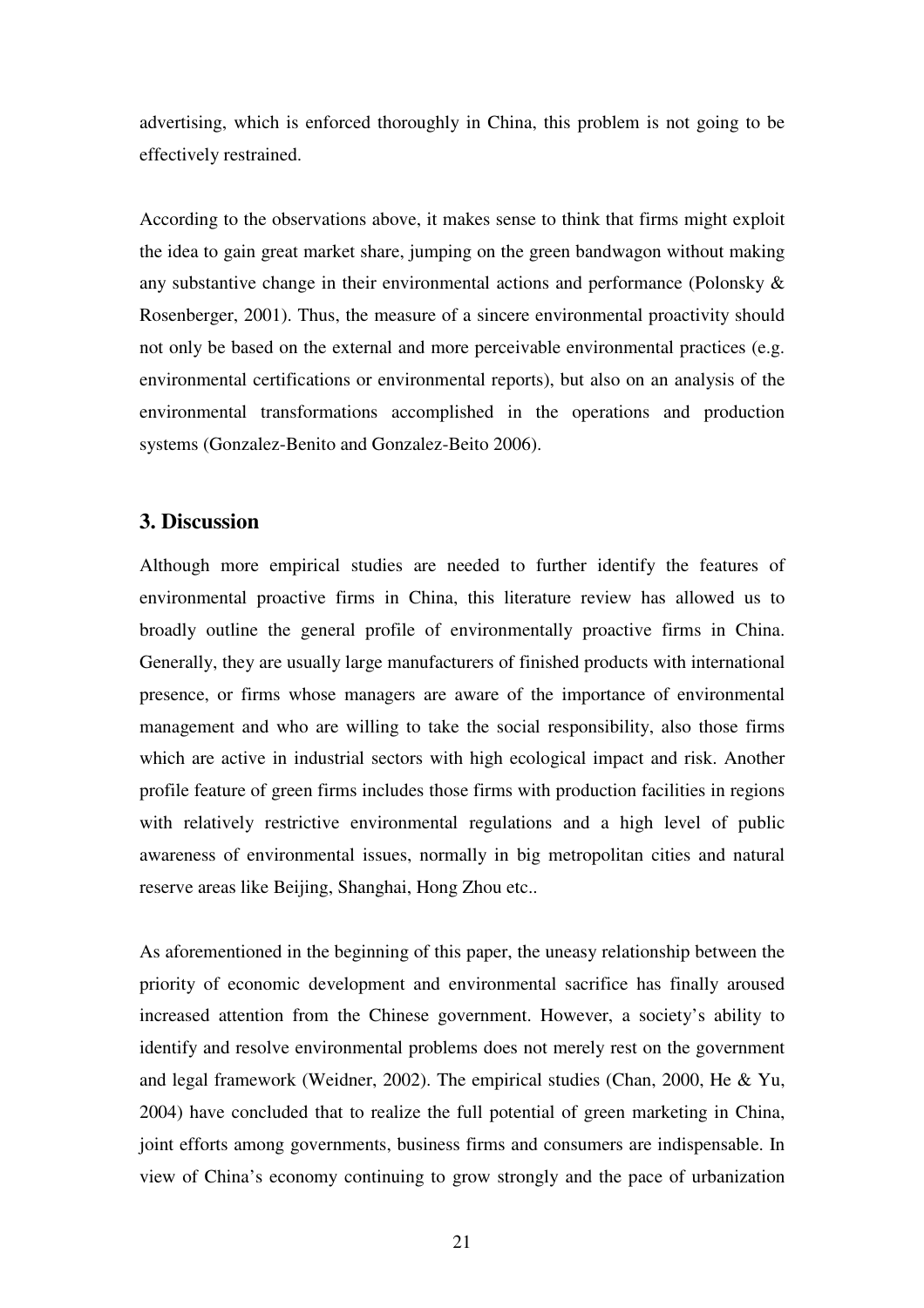accelerating, the dilemma of growth and the environment must ensure that China has sufficient and secure energy resources but also mitigate the impact such growth on the environment. From this point of view, an understanding of the various features of 'green' firms and motivating factors which might impact on Chinese firms' green marketing attitudes, perceptions and behaviour is central for management and policy makers understand better how green marketing strategies and practices can be part of a total plan to implement more effective environmental policies. As such a research model of firm's motivation to go green and marketing practices in China is introduced in this paper. The research model is constructed using the insights gained from the existing literature in the area of green marketing. It has the potential to provide guidance for future empirical investigation and analysis of the key factors of firms' green marketing motivation and will serve to generate understandings of firms' green marketing motivation and marketing practices in China. Subsequently this model could then be adapted for researching other developing countries' green marketing issues.

It is clear that unless firms in China rise to the challenge there will be calls for tougher environmental regulation. It is also equally clear that in order to address the challenges and make the necessary changes businesses need help and advice from outside the firm. In the context of China, where regulatory systems for environmental protection do not work effectively (Qu, 1991; Wang & Wheeler, 1996), identifying and fostering growth of active 'green' firms, and their voluntary 'greening' their operation and management practices has significant implication for the green economy transformation in China. This proposition is supported by Bansal and Roth (2000)'s analysis on the motivations of firms to go green that individual firms respond to global norms to the extent they are pressured to legitimize themselves by adhering to those norms even in the absence of specific government sanctions. In this sense, we can speculate that those 'late movers' would follow those active green firms' initiatives although empirical study could be done to explore how effective the causal relationship would be. Nevertheless, there is a positive sign that gaps in environmental orientations and behaviours among proactive and reactive companies tend to diminish with proper environmental training and education (Dief & Font, 2010)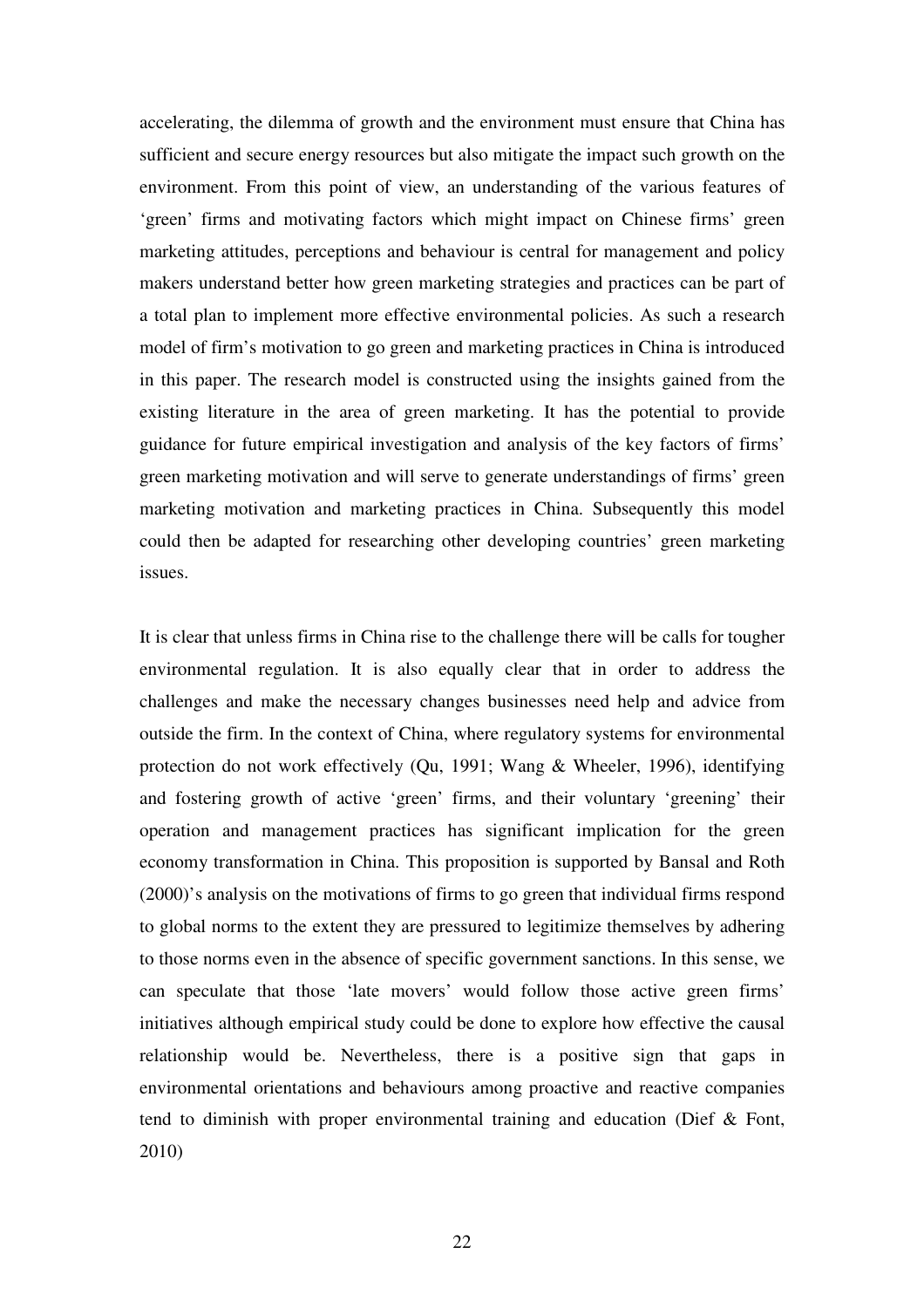## **Conclusion & Recommendation**

Subsequent to identifying the environmental proactive firms, government, and policy makers will have to make a significant effort to rigorously enforce policies and provide incentives for investments across all sectors. In particular, sectors in renewable energy, energy efficiency, waste management practices and innovation in product and process design, are the core part of environment performance which can be improved. Many firms tend to pursue commercial objectives and try to establish cordial relationships with the variety of stakeholders around the company to appear to be adhering to strict self-regulation regimes to which they are only superficially committed. On the other hand, it is essential for 'green' firms to take the leading role by restructuring and updating their product design and manufacturing process to complement government's policies in transforming the economy into dark green. The research model developed in this paper aims to assist in providing a 'roadmap' for such firms towards dark green transformation. The recent Global Financial Crisis has dampened the development of traditional industries, thus, new energy and green businesses are considered one of the ways for future global economic revival, and both the government and firms have the incentives to invest in these areas.

To ensure firms in China are best placed to take advantage of the opportunities offered by the green economy nationally and globally, governments and policy makers in China clearly need to actively address the key green marketing barriers as perceived by firms aforementioned to the growth of the green economy. In parallel with all the above efforts, another important area for government is to facilitate firms' green revolution. This will require incentives for training and development, as this not seen as a priority area by many firms, in particular SMEs. Through such joint efforts, the Chinese economy can begin to take advantage of the growth opportunities available as a result of the recent Global Financial Crisis (2007-2009) and then implement green initiatives in the nascent economic upturn that has followed.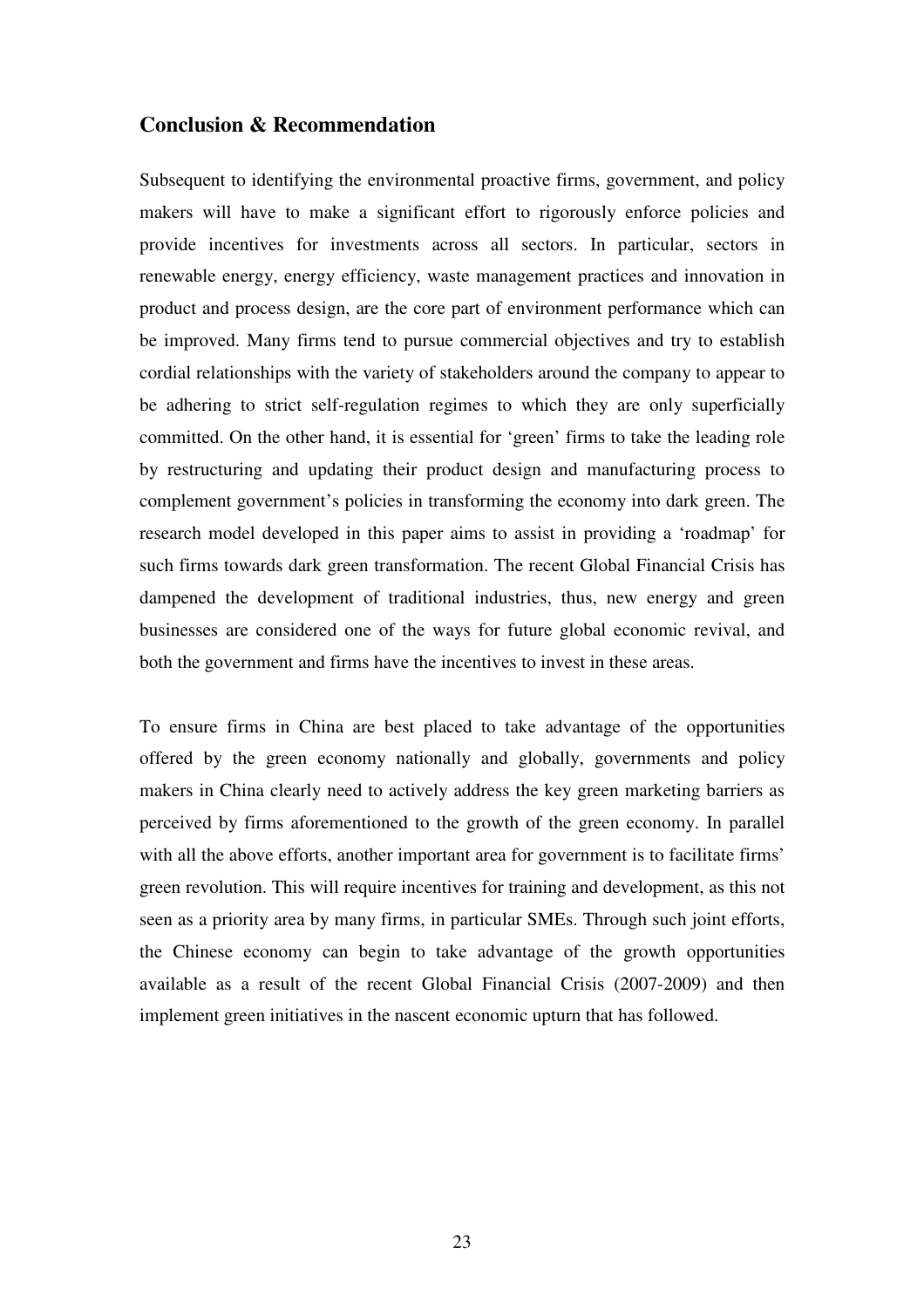### **Reference:**

- Arora, S. & Cason, T.N. (1996) Why do firms volunteer to exceed environmental regulations? Understanding participation in EPA's 33/50 program. Land Economics Vol. 74(4), p.413-432.
- Aragon-Correa, J.A.(1998) Strategic proactivity and firm approach to the natural environment. Academy of Management Journal 41(5) p.556-567

Azzone, G.& Noci, G. (1998) Identifying effective PMSs for the deployment of 'green' manufacturing strategies. International Journal of Operations and Production Management 18(4) p.308-335

- Ayuso, S. (2006) Adoption of voluntary environmental tools for sustainable tourism: Analysing the experience of Spanish hotels, Corporate Social Responsibility and Environmental Management, 13(4), 207-720
- Baneriee, S.B. (2001) Managerial perceptions of corporate environmentalism: interpretations form industry and strategic implications for organizations. Journal of Management Studies 38 (4) p. 489-513
- Bansal, P. & Roth, K. (2000) Why companies go green: a model of ecological responsiveness. Academy of Management Journal 43 (4), p.717-736
- Becker, R & Henderson, J.V. (2000) Effects of air quality regulation on polutting industries. Journal of Political Economy v.108(2), p.379-421
- Berry, M.A. & Rondinelli, D.A. (1998) Proactive corporate environmental management: a new industrial revolution. Academy of Management Executive 12(2) p.38-50
- Chamorro, A., Rubio, S., & Miranda, F. J. (2007) Characteristics of research on green marketing. Business Strategy and the Environment, Retrieved from www.interscience.wiley.com
- Chamorro, A.& Banegil, T.M. (2006) Green Marketing Philosophy: A study of Spanish firms with ecolabels. Corporate Social Responsibility and Environmental Management, 13(1), p.11-24.
- Chan, K.Y.(2001) Determinant of Chinese Consumer's purchasing Behaviour, Psychology & Marketing, Vol. 18(4) p.389-413
- Chan, K.Y. & Li, X.D. (2001) A study of the implementation of ISO 14001 Environmental Management Systems in Hong Kong. Journal of Environmental Planning and Management vol. 44 p.5890601
- Chen, Y.P. (2001) Situation report of ISO14000 in China. Pages 11-23 in Proceedings of the symposium on the implementation and development for ISO14000 forum on the WTO entry and strategy of environmental management, 15-17 Oct., 2001, Beijing
- Chiesa V; Manzini R & Noci G (1999) Toward a sustainable view of the competitive system, Long Range Planning 32: 5519-5530
- Child, J., & Tsai, T. (2005) The dynamic between firms' environmental strategies and institutional constraints in emerging economies: Evidence from China and Taiwan. Journal of Management Studies, 42 (1), 95-125.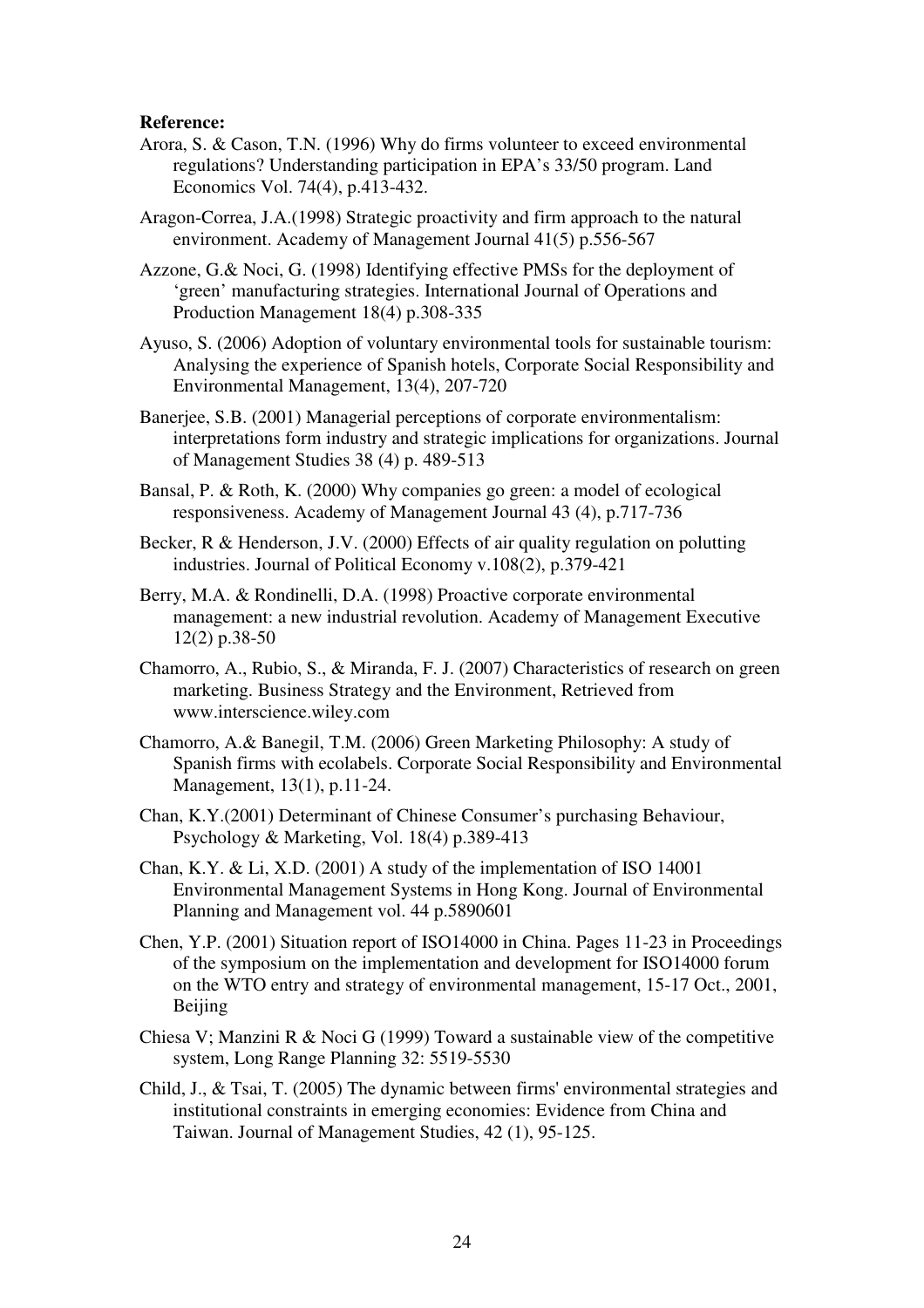- Christmann, P. & Taylor, G. (2001) Globalization and the environment: Determinants of firm self-regulation in China, Journal of International Business Studies, vol.32 (3), p.439-458
- Clarkson, M.B.E (1995) A stakerholder framework for analysing and evaluating corporate social performance. Academy of Management Review 29(I) p.92-117
- Dasgupta, S.; Hettige, H. & Wheeler, D. (2000) What improves environmental performance? Evidence from Mexian Industry. Journal of Environmental Economics and Management, v.39, p.39-66
- Dasgupta, S.; Huq, M. & Wheeler, D. (1997) Bending the rules: Discretionary Pollution Control in China. Policy Reearch Working Paper #1761, World Bank, Washington, D.C
- Dief, M.E.& Font, X.(2010) The determinant of hotels' marketing managers' green marketing, Journal of Sustainable Tourism, Vol. 18(2), p.157-174
- DiMaggio, P. J., & Powell, W. W. (1983) The iron cage revisited: Institutional isomorphism and collective rationality in organizational fields. *American Sociological Review,* , 147-160.
- Florida, R. & Davidson, D. (2001) Why do firms adopt environmental practices (and do they make a difference). Pages 82-104 in C. Coglianese & J. Nash, Eds, Regulating from the inside: Can environmental management systems achieve policy goals?. Resources for the Future Press, Wahington, D.C.
- Fryxell, G.; Lo, C. & Chung, S. (2004) Influence of motivations for seeking ISO14001 certification on perceptions of EMS effectiveness in China. Environmetnal Management Vol. 33, No. 2, p.239-251
- Gonzalez-Benito, J. & Gonzalez-Benito, O. (2006) A review of determinant factors of environmental productivity, Business Strategy and the environment, 15, p.87-102.
- Gugler, P., & Shi, J. Y. J. (2008) Corporate social responsibility for developing country multinational corporations: Lost war in pertaining global competitiveness? Journal of Business Ethics, 1-22.
- He, Z. Y., & Yu, Y. (2004) The current situation of green marketing development and developing path in china 绿色营销发展现状及国内绿色营销的发展途径. Journal of Peking University(Philosophy and Social Sciences) 北京大学学报: 哲 学社会科学版, 41(006), 85-93.
- Hettige, H.; Huq, M.; Pargal, S. & Wheeler, D. (1996) Determinants of Pollution Abatement in Developing Countries: Evidence from South and Southeast Asia. World Development. 24(12) p.1891-1904.
- Hunter, C.B. & Auster, E.R. (1990) Proactive environmental management: avoiding the toxic trap. Slogan Management Review 31(2) p.7-18
- ISO, International Organization for Standardization (2007) 14001-Environmental management systems:Specification with guidance for use. ISO, Geneva, Switherland.
- Kassaye, WW.(2001) Green Dilemma. Marketing Intelligence and Planning V.19, p.444-455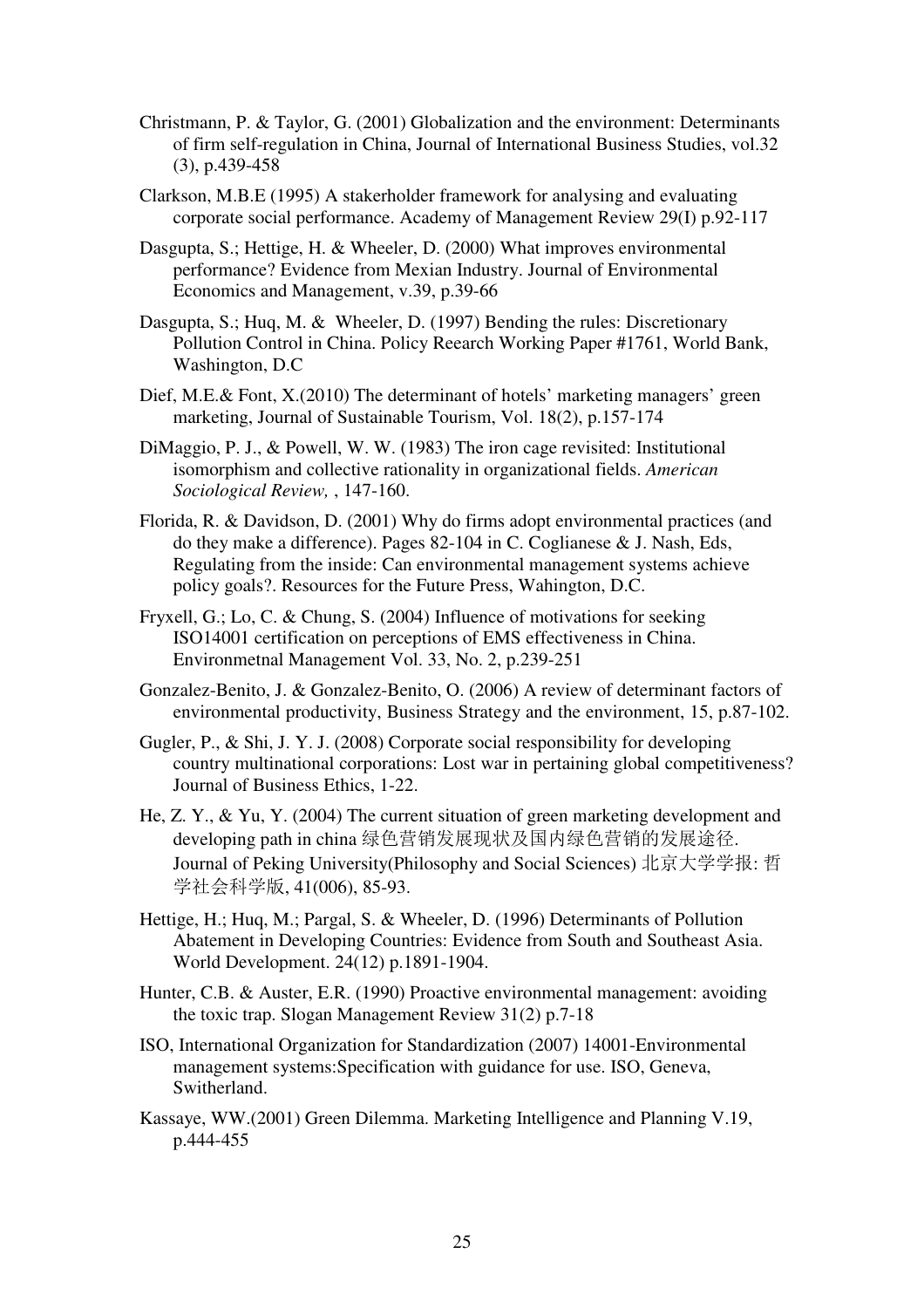- Kellor, V. & Levinson, A. (2002) Pollution abatement costs and foreign direct investment inflows to U.S. states. Review of Economics and Statistics Vol.84(4), p.691-703
- King, A.A. & Lenox, M.J. (2001) Who adopts management standards early? An examination of ISO14001 certifications. Academy of Management Proceedings I, A1-A6
- Kotler, P. (1995) Marketing management. Madrid: Prentice-Hall.
- Kuhre, W.L. (1995) ISO14020S Environmental Labelling-Marketing. Prentice-Hall:Englewood Cliffs, NJ.
- Li, R. Q. (2007) Green marketing: Review of the related studies in china. Ecological Economy, 4, 96-99.
- Li, S. (2004) The puzzle of firm performance in china: An institutional explanation. Economics of Planning, 37(1), 47-68.
- Lawrence, J. (1992) Marketers drop 'recycled'. Advertising Age, 63(10), 1.
- Liu, Y. (2000) On the reform of state-owned enterprises and environmental protection. China Environmental Management Vol. 1, p.6-8 (in Chinese)
- Ma, X., & Ortolano, L. (2000). Environmental regulation in china: Institutions, enforcement, and compliance. Rowman & Littlefield Publishers.
- Martens, S. (2006) Public participation with Chinese characteristics: Citizen consumers in China's environmental management. Environmental Politics, 15 (2), 211-230.
- Melnyk, S.A.; Sroufe, R.P. & Calantone R. (2003) Assessing the impact of environmental management systems on corportate and environmental performance, Journal of Operations Management V. 21(3) p.329-351
- Mintel. (1991) *The green consumer*. London: Mintel.
- Morrow, D. & Rondenelli, D.A. (2002) Adopting environmental management systems: Motivations and results of ISO14001 AND emas certification. European Management Journal Vol.20 p.159-171
- Nair, S. R. & Menon, C.G. (2007) An environmental marketing system-A proposed model based on Indian experience, Business Strategy and the Environment, www.interscience.wiley.com DOI:IO.I002/bse.586
- Ottman, J.A. (1993) Green Marketing-Opportunity for Innovation. Business Books: Illinois NTC.
- Ottman, J.A, Stafford, E.R. & Hartman, C.L. (2006) Green Marketing Myopia. Environment Science and Policy for Sustainable Development V.48, p.21-36
- Peattie, K. (1995) Environmental Marketing Management: Meeting the green challenge. London: Pitman Publishing
- Peattie, K. (1999) Rethinking marketing. In M. Charter & J.M. Polonsky (eds), Greener marketing-A global perspective on greening marketing practice (pp.57- 70), Sheffield, UK: Greenleaf Publishing.
- Peattie, K. & Crane, A. (2005) Green Marketing: legend, myth, farce or prophesy? Qualitative Market Research: an international Journal V.8, p.357-370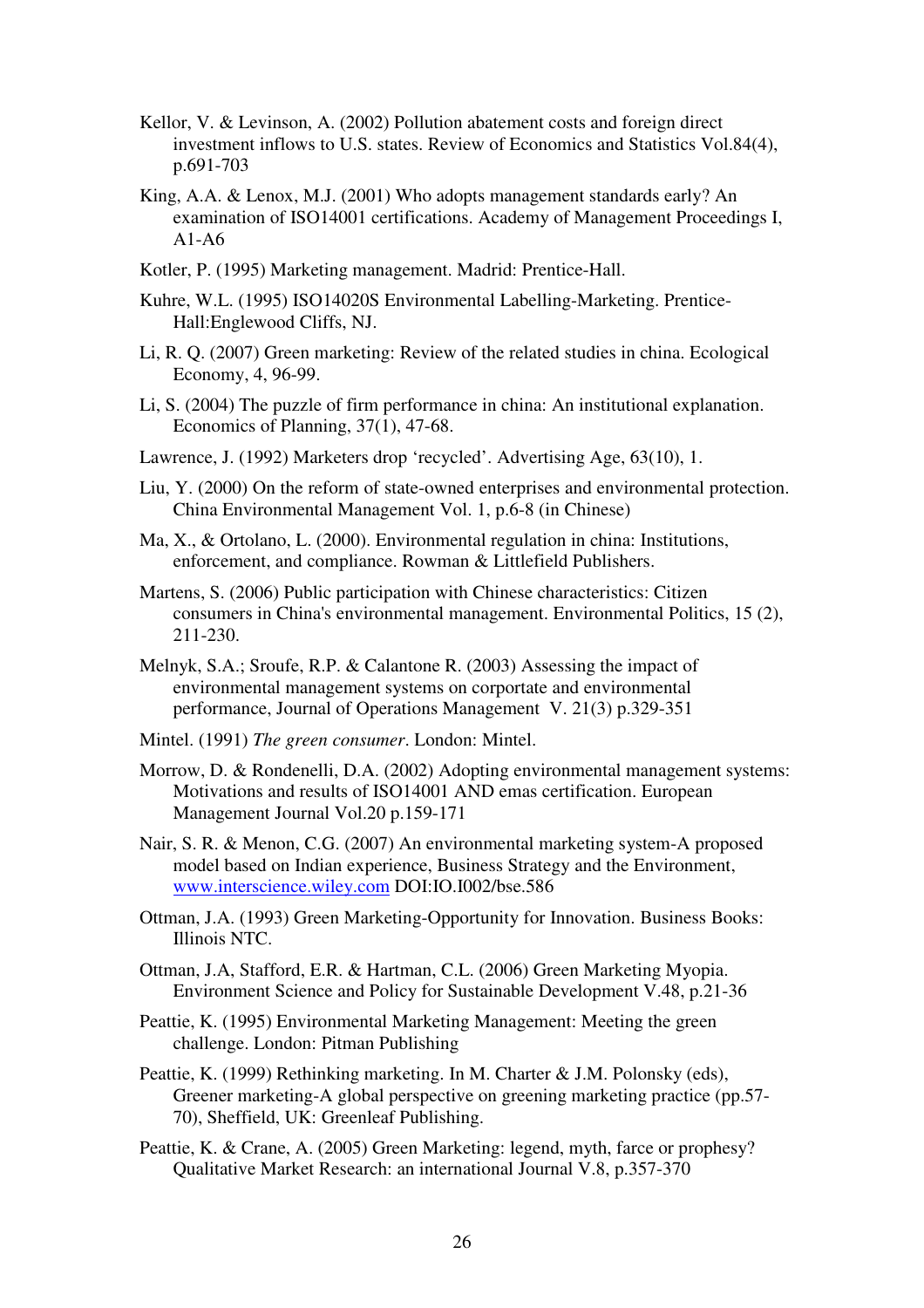- Polonsky, M. J.. (1995) A stakeholder theory approach to designing environmental marketing strategy. The Journal of Business Industrial Marketing, 10(3), 29.
- Polonsky, M. J., & Rosenberger, P. J. (2001) Reevaluating green marketing: A strategic approach. Business Horizons, 44(5), 21-30.
- Porter, M. E. (1986) The strategic role of international marketing. Journal of Consumer Marketing, 3(2), 17-21.
- Porter, M. & van der Linde, C. (1995) Green and Competitive: Ending the stalemate. Harvard Business Review, 73(5):120-151
- Pujari, D. & Wright, G. (1996) Developing environmentally conscious product strategies: a qualitative study of selected companies in Germany and Britain. Marketing Intelligence & Planning, Vol.14 (1), p.19-28.
- Qu, G. P. (1991) Environmental Management in China. Beijing: UNEP and China Environmental Science Press
- Raines, S.S.; Rong, T. & Fei, X (2002) Costs, benefits, and motivations for ISO14001 adoption in China and around the world. Chinese Public Administration Review Vol. 1, p.239-252
- Rugman, A. & Verbeke, A. (1998) Corporate Strategy and International Environmental Policy. Journal of International Business Studies, Vol. 29 (4), p.819-833
- SEI and UNDP. (2002) China human development report 2002: Making green development a choice in China. Hong Kong: Oxford University Press (China) Ltd.
- Shi, H., & Zhang, L. (2006). China's environmental governance of rapid industrialisation. Environmental Politics, 15(2), 271-292.
- Si, L. S. (2002) 对我国消费者绿色消费观念和行为的实证研究 An empirical study of Chinese consumers' green consumption and behaviour. 消费经济 Consumption Economy, 18(005), 39-42.
- Smith, M. (2001) Eco-innovation and market transformation, Journal of Sustainable Product Design 1, p. 19-26
- Tang, D.N. & Wan, H.F. (2003) Green good and consumer psychology and behaviour study, Proceeding for the International Symposium "Food safety: Consumer, Trade, and Regulation Issues", Oct. 12-13, Hangzhou, Zhejiang, China.
- Vastag, G.; Kerekes, S. & Rondinelli, D.A.(1996) Evaluation of corporate environmental Management approaches: a framework and application. International Journal of Production Economics 43, p. 193-211.
- Vermeer, E. B. (1998) Industrial pollution in China and remedial policies. The China Quarterly V.156, P.952-985
- Wang, H. & Wheeler D. (1996) Pricing Industrial Pollution in China: An Econometric Analysis of the Levy System, Policy Research Working Paper#1644, World Bank, Washington, D.C
- Wang, H.; Dasgupta, S.; Mamingi, N.& Laponte, B.(2002) Incomplete enforcement of pollution regulation: Bargaining power of Chinese factories. Work Bank Policy Research Paper No. 2756